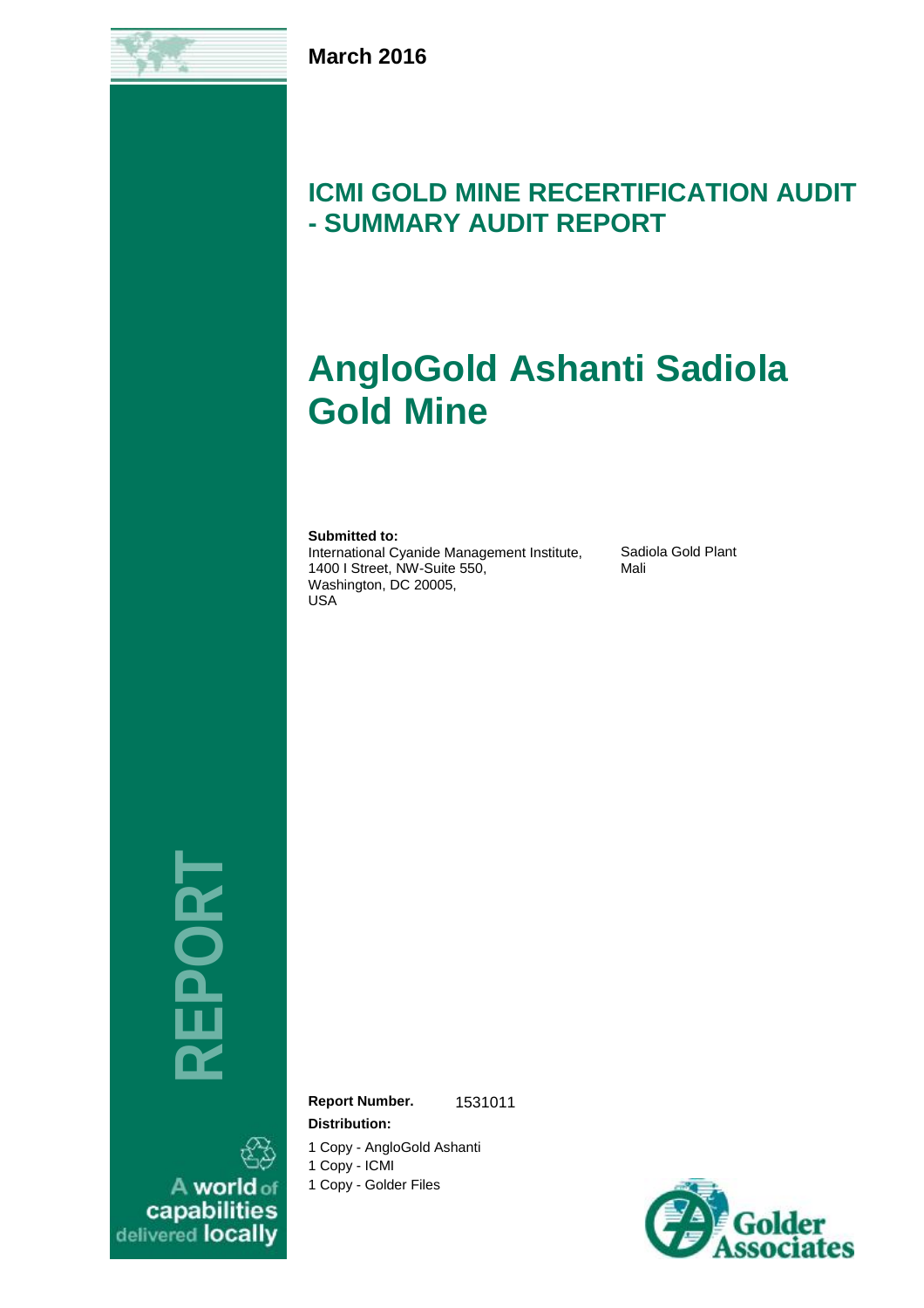

# **Table of Contents**

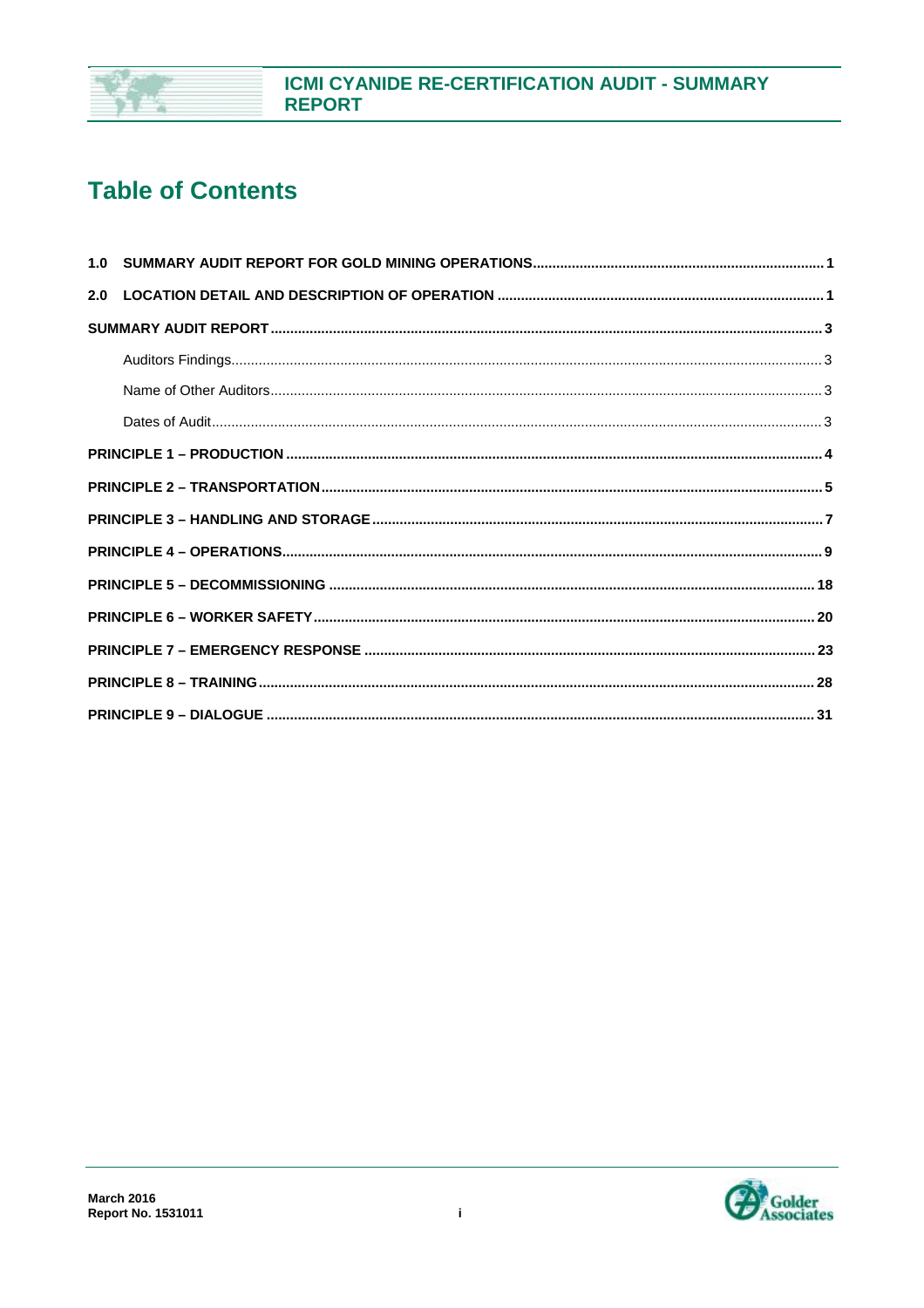

### **1.0 SUMMARY AUDIT REPORT FOR GOLD MINING OPERATIONS**

| <b>Name of Cyanide User Facility:</b>          | Sadiola Gold Mine                                                  |                                |  |
|------------------------------------------------|--------------------------------------------------------------------|--------------------------------|--|
| <b>Name of Cyanide User Facility Owner:</b>    | AngloGold Ashanti<br><b>IAMGOLD Corporation</b><br>Mali Government | 41%<br>41%<br>18%              |  |
| <b>Name of Cyanide User Facility Operator:</b> | AngloGold Ashanti                                                  |                                |  |
| <b>Name of Responsible Manager:</b>            |                                                                    | Adama Coulibaly, Plant Manager |  |
| <b>Address:</b>                                | Quartier Niaréla<br>B.P. E-1194<br>Bamako                          |                                |  |
| <b>State/Province:</b>                         |                                                                    |                                |  |
| Country:                                       | Republic of Mali                                                   |                                |  |
| Telephone:                                     | (+223) 66 75 9138                                                  |                                |  |
| E-Mail:                                        | ACoulibaly@AngloGoldAshanti.com                                    |                                |  |

### **2.0 LOCATION DETAIL AND DESCRIPTION OF OPERATION**

The Sadiola Gold Mine is located in the Kayes region, 80 kilometres from Kayes town in Mali (West Africa). Gold processing uses the conventional plant consisting of crushing, milling, leach adsorption and elution. The elution uses AARL process. The plant consists of two twin streams capable to process soft oxide and soft sulphide with a limited amount of hard component.

There are two primary mills receiving fresh ore from the ore reception by conveyor belt transportation. The primary mills can run on open or close circuit. The mills are running in open circuit when the underflow of the primary mill cyclones feeds the regrind mill. But when the cyclone underflow returns back into the mill, thus the mill is on close circuit.

A gravity plant installed since December 2008 consists of a screening facility, a falcon concentrator and a Gekko unit used for intensive cyanidation in the leach reactor. A second falcon concentrator installed in 2010 is used in conjunction with the first falcon to extract coarse gold which is fed into the Gekko unit. The pregnant solution from the Gekko unit is pumped to electrowinning in the smelt house and the solids residue back to the regrind mill.

The cyclone overflow passes through linear screens prior to discharging into the preoxidation tanks. There are EDR pumps connected to the preoxidation tanks to supply oxygen through injection points on the pipeline. During sulphide ore treatment it is necessary to add some hydrogen peroxide in order to increase the dissolved oxygen concentration to the right level and maintain it.

The lime addition is performed in tank 1. An EDR pump is fitted to that tank as well. The slurry pH is controlled at 10.0 – 10.2 before sodium cyanide addition. The cyanide is added into the leach tank 2. There are ten leach tanks on each stream to assure the required residence time. Automatic cyanide analyzers are

**Sadiola Gold Plant** Name of Facility



Signature of Lead Auditor 1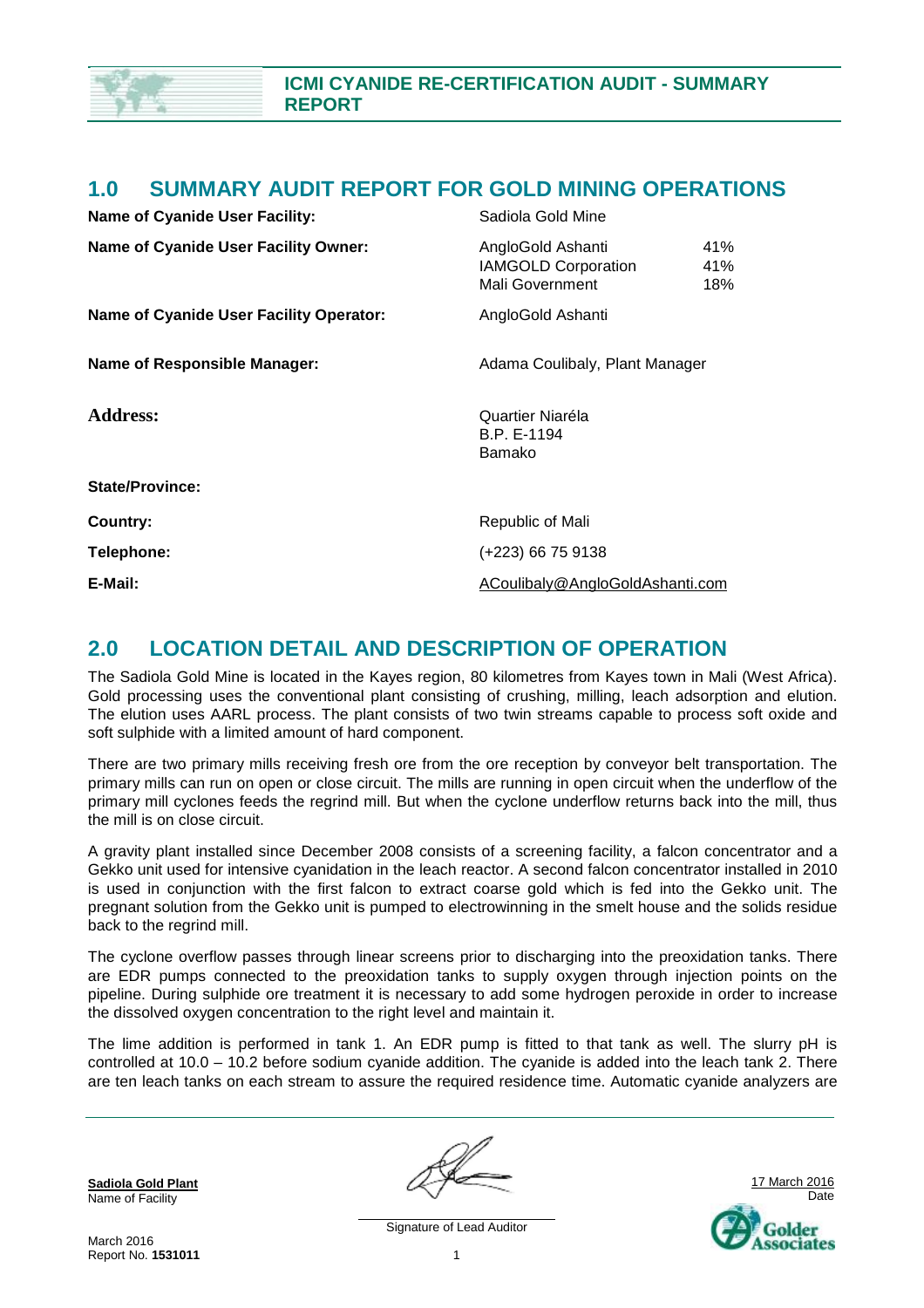

in line to control the cyanide concentration and dosing rate as close as possible to the set point. No more cyanide is added downstream to maintain the concentration.

The slurry overflows by gravity into adsorption vessels containing activated carbon except the first vessels used as grit catchers. The carbon movement upstream is performed with the carbon transfer pumps installed in each tank. There are height adsorption tanks in series with gravity flow. The last tanks are used for detoxification of residue slurry prior to pumping to the tailings facility.

A WAD (Weak Acid Dissociable) cyanide analyser is installed at the plant tail for optimization control of the cyanide neutralization process.

After detoxification the residue is pumped from the residue tank to the tailings facility via a steel pipeline. The slurry is cycloned to remove the coarse fractions for impoundment wall building. The fine fractions from cyclone overflow run down to the pool. The decanted water is pumped to the plant via the return water dam or directly from a barge decants system with four submersible pumps capable of pumping 300 m3/hr each. There are underdrains and elevated filter drains for stability of the wall. Piezometers installed along the starter wall and vibrocores allow determining the level of water at the wall foundation.

The Loaded carbon is pumped from second adsorption tanks to elution on a daily basis. The carbon is acid washed with hydrochloric acid, neutralized with caustic soda and washed with clean water before elution. The elution consists of heating the carbon, soaking it in hot caustic cyanide solution and rinse with hot soft water. The gold bearing solution is pumped to electro winning in the smelt house and the eluted carbon is regenerated and pumped back to adsorption circuit.

**Sadiola Gold Plant** Name of Facility

March 2016 Report No. **1531011**

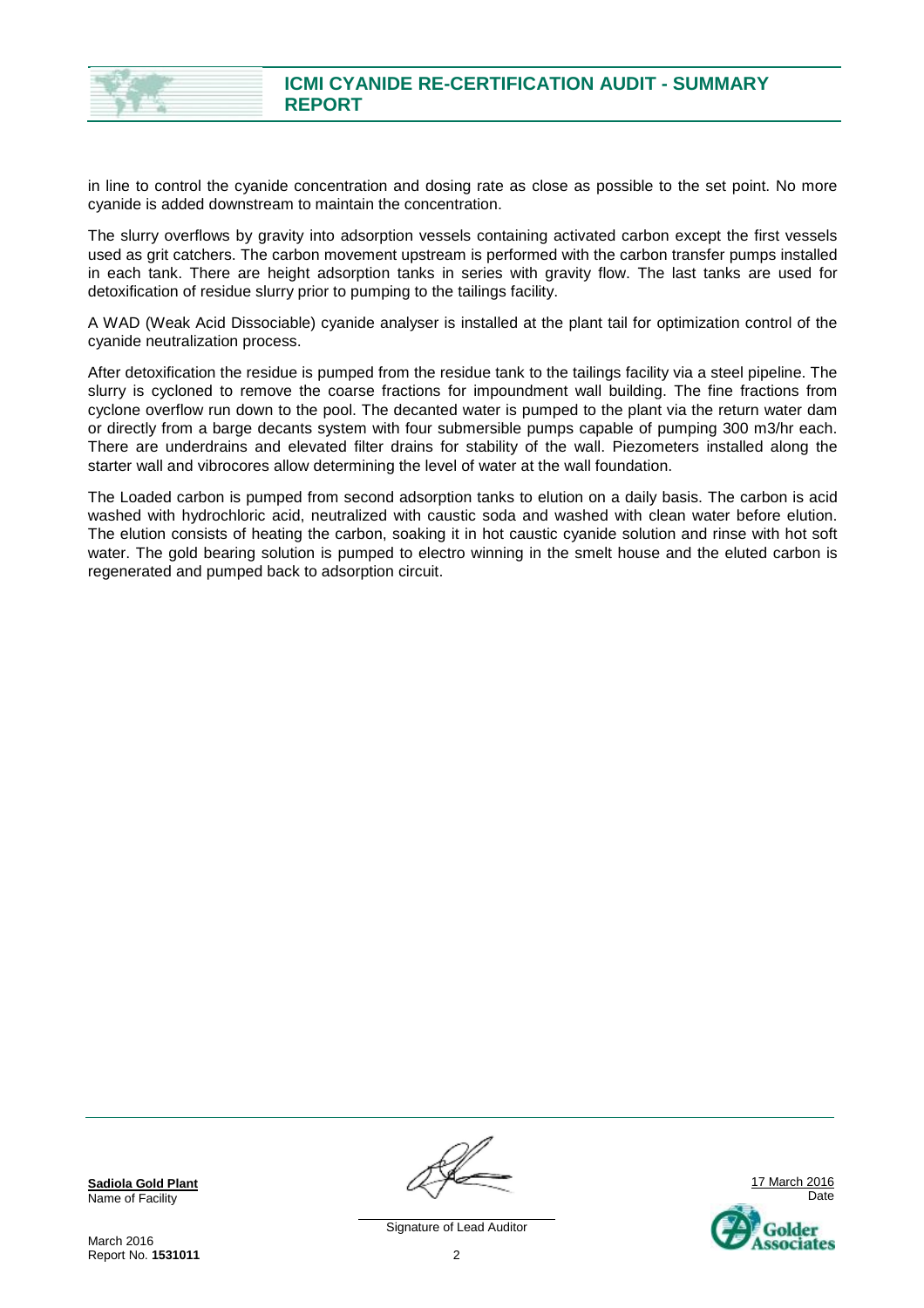

## **SUMMARY AUDIT REPORT Auditors Findings**

|                           | $\boxtimes$ in full compliance with   |                           |
|---------------------------|---------------------------------------|---------------------------|
|                           |                                       | The International         |
| Sadiola                   | $\Box$ in substantial compliance with | <b>Cyanide Management</b> |
| Gold Plant is:            |                                       | Code                      |
|                           | $\Box$ not in compliance with         |                           |
|                           |                                       |                           |
| <b>Audit Company:</b>     | Golder Associates Africa (PTY) Ltd    |                           |
| <b>Audit Team Leader:</b> | Ed Perry, Lead Auditor                |                           |
| Email:                    | eperry@golder.com                     |                           |

This operation has experienced compliance problems during the previous three-year audit cycle which are discussed in this report under Standard of Practice 4.4 of the International Cyanide Management Code Verification Protocol for Gold Mine Operations.

### **Name of Other Auditors**

Marie Schlechter, ICMI pre-certified Mine Technical Specialist

### **Dates of Audit**

The Re-certification Audit was undertaken between 5 October 2015 and 9 October 2015.

I attest that I meet the criteria for knowledge, experience and conflict of interest for Code Verification Audit Team Leader, established by the International Cyanide Management Institute and that all members of the audit team meet the applicable criteria established by the International Cyanide Management Institute for Code Verification Auditors.

I attest that this Summary Audit Report accurately describes the findings of the verification audit. I further attest that the verification audit was conducted in a professional manner in accordance with the International Cyanide Management Code Verification Protocol for Gold Mine Operations and using standard and accepted practices for health, safety and environmental audits.

Sadiola Gold Plant 17 March 2016

Name of Facility **Signature of Lead Auditor** Date **Date** Date

**Sadiola Gold Plant** Name of Facility



Signature of Lead Auditor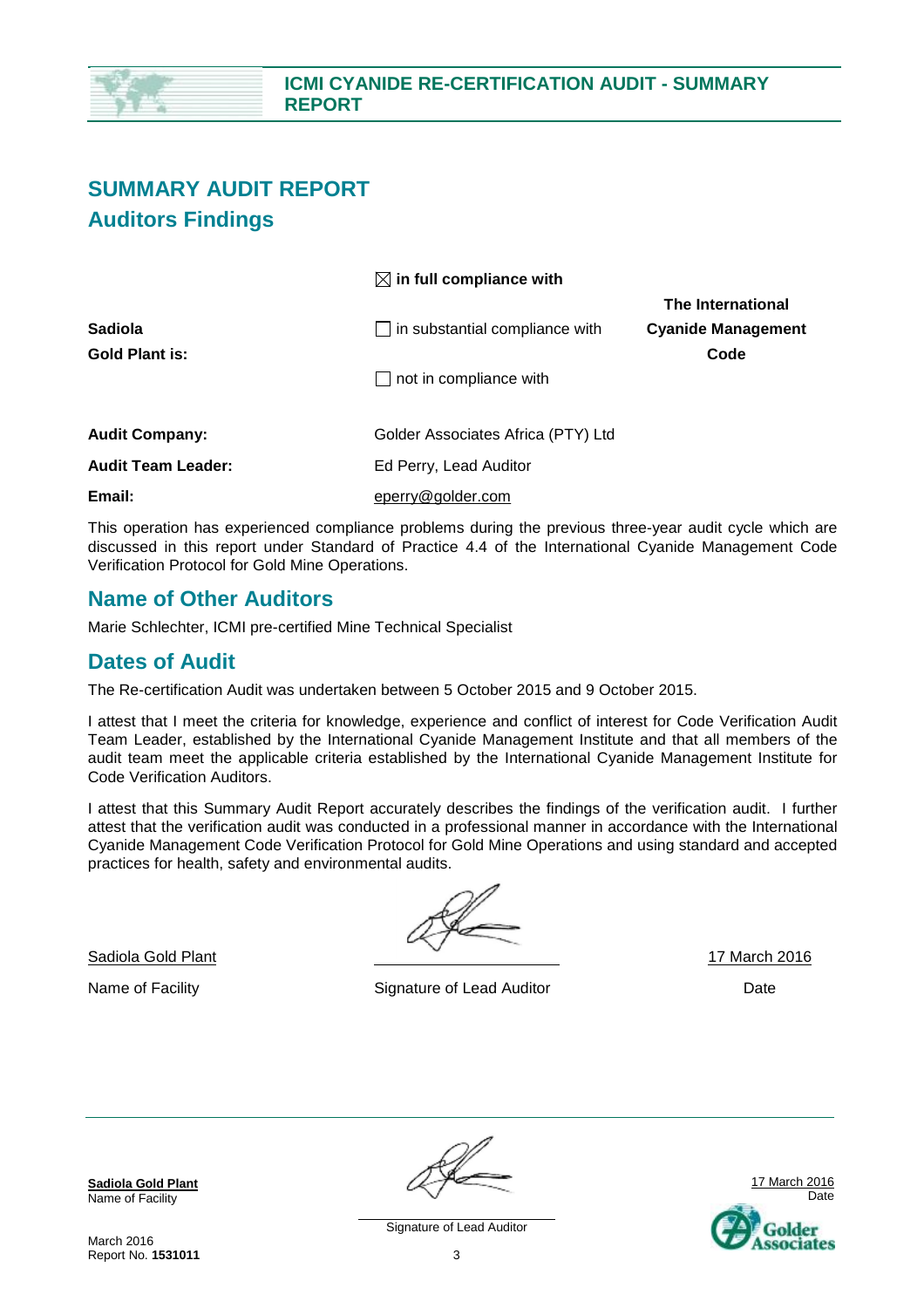

### **PRINCIPLE 1 – PRODUCTION**

### **Encourage Responsible Cyanide Manufacturing by Purchasing from Manufacturers that Operate in a Safe and Environmentally Protective Manner**

| Standard of Practice 1.1: Purchase cyanide from manufacturers employing appropriate practices |
|-----------------------------------------------------------------------------------------------|
| and procedures to limit exposure of their workforce to cyanide, and to                        |
| prevent releases of cyanide to the environment.                                               |

 $\boxtimes$  in full compliance with

The operation is in substantial compliance with **Standard of Practice 1.1** 

 $\Box$  not in compliance with

#### **Summarise the basis for this Finding/Deficiencies Identified:**

The operation is in full compliance with Standard of Practice 1.1; to purchase cyanide from manufacturers employing appropriate practices and procedures to limit exposure of their workforce to cyanide, and to prevent releases of cyanide to the environment.

There is a contract between Samsung C&T Deutschland GMBH and AngloGold Ashanti Limited dated 28 September 2011, signed 6 June 2012. Contract No. AFR31320 to supply solid sodium Cyanide briquettes. The Contract states in Sections 19.1 and 19.2 that Samsung C&T Corporation (inclusive of the contractor's subcontractors) must be certified with the ICMI. Employer and Contractor's affiliate, Samsung C&T Corporation and the transporters of the Product must be ICMI certified.

Samsung was recertified for its African Supply Chain on 4 November 2014. The cyanide producers which form part of this supply chain are TaeKwang Industrial Company and Tongsuh Petrochemical Company.

TaeKwang Industrial Co. Ltd, Republic of Korea, was recertified on 22 May 2014. The auditors observed transportation documents including the inspection report by TaeKwang Industry, South Korea (Manufacturer) and Maersk Line (Shipping Company).

**Sadiola Gold Plant** Name of Facility

March 2016 Report No. **1531011**

17 March 2016 Date **older** sociates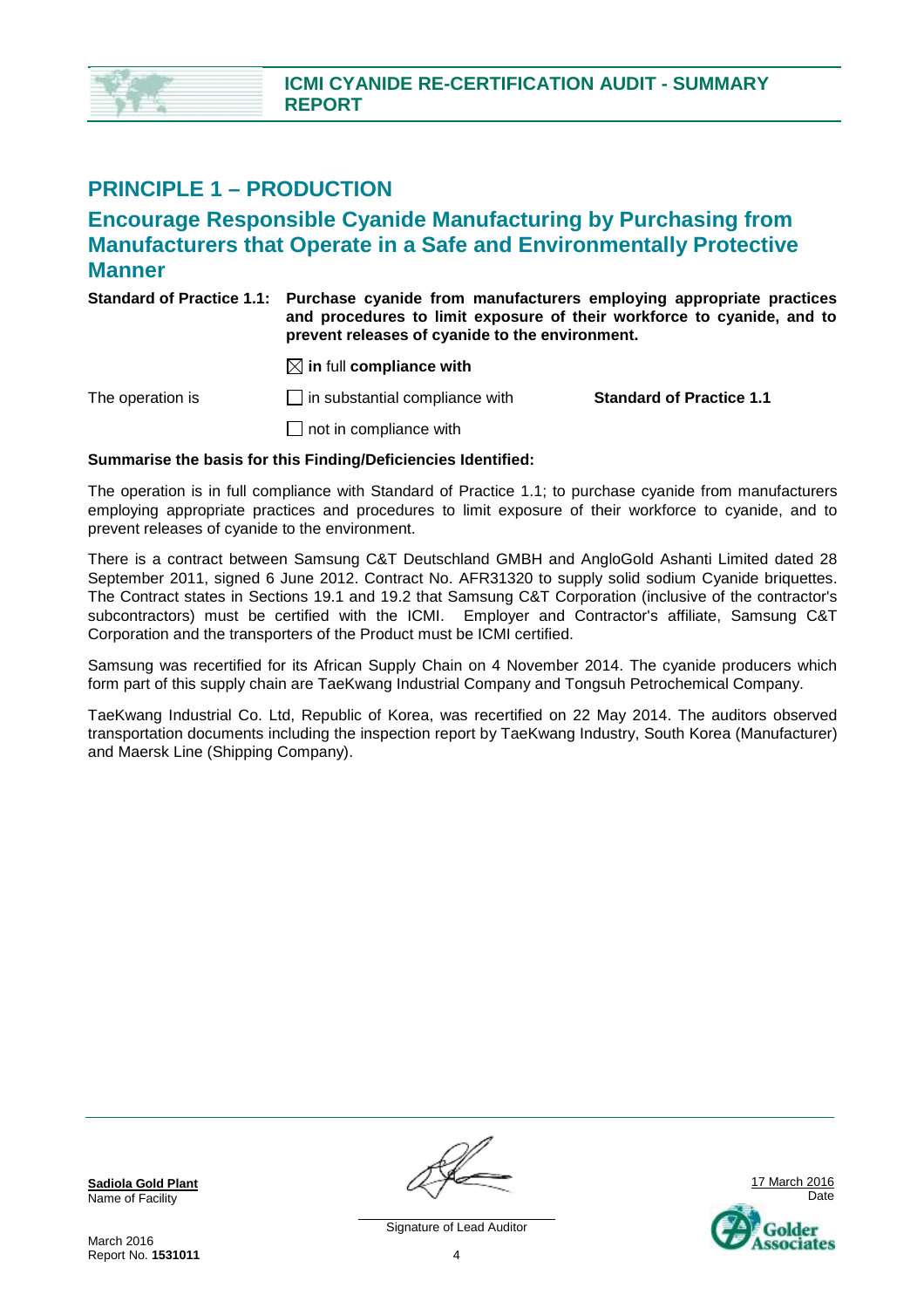

### **PRINCIPLE 2 – TRANSPORTATION**

### **Protect Communities and the Environment during Cyanide Transport**

**Standard of Practice 2.1: Establish clear lines of responsibility for safety, security release prevention, training and emergency response in written agreements with producers, distributors and transporters.**   $\boxtimes$  in full compliance with **The operation is in substantial compliance with Standard of Practice 2.1** 

 $\Box$  not in compliance with

#### **Summarise the basis for this Finding/Deficiencies Identified:**

The operation is in full compliance with Standard of Practice 2.1; to establish clear lines of responsibility for safety, security release prevention, training and emergency response in written agreements with producers, distributors and transporters.

There is a contract between Samsung C&T Deutschland GMBH and AngloGold Ashanti Limited dated 28 September 2011, signed 6 June 2012. Contract No. AFR31320 to supply solid sodium Cyanide briquettes. The Contract states in Sections 19.1 and 19.2 that Samsung C&T Corporation (inclusive of the contractor's subcontractors) must be certified with the ICMI. Employer and Contractor's affiliate, Samsung C&T Corporation and the transporters of the Product must be ICMI certified.

The Cyanide Transport Summary Audit Report for the International Cyanide Management Code for the Africa Supply Chain dated 21 October 2014 for Samsung C&T Corporation states that the road transportation in Mali is by ICMC certified transporter Bollare Africa Logistics SDV Senegal. The date of certification is 12 March 2013.

The contract between Samsung and AngloGold Ashanti and the Samsung C&T - Transport Management Plan for Cyanide Transport to AngloGold Ashanti Mines, Ref No: SCTC-CN-DOC20110915 designates the following responsibility:

- a) Packaging as required by the United Nations for international shipments and by the political jurisdiction(s) the shipment will pass through.
- b) Labelling in languages necessary to identify the material in the political jurisdiction(s) the shipment will pass through, and as required by these jurisdiction(s) and by the United Nations (for international shipments).
- c) Storage prior to shipment.
- d) Evaluation and selection of routes, including community involvement.
- e) Storage and security at ports of entry.
- f) Interim loading, storage and unloading during shipment.
- g) Transport to the operation.
- h) Unloading at the operation.
- i) Safety and maintenance of the means of transportation (e.g. aircraft, vessels, trains, etc.) throughout transport.
- j) Task and safety training for transporters and handlers throughout transport.
- k) Security throughout transport.
- l) Emergency response throughout transport.

**Sadiola Gold Plant** Name of Facility



March 2016 Report No. **1531011**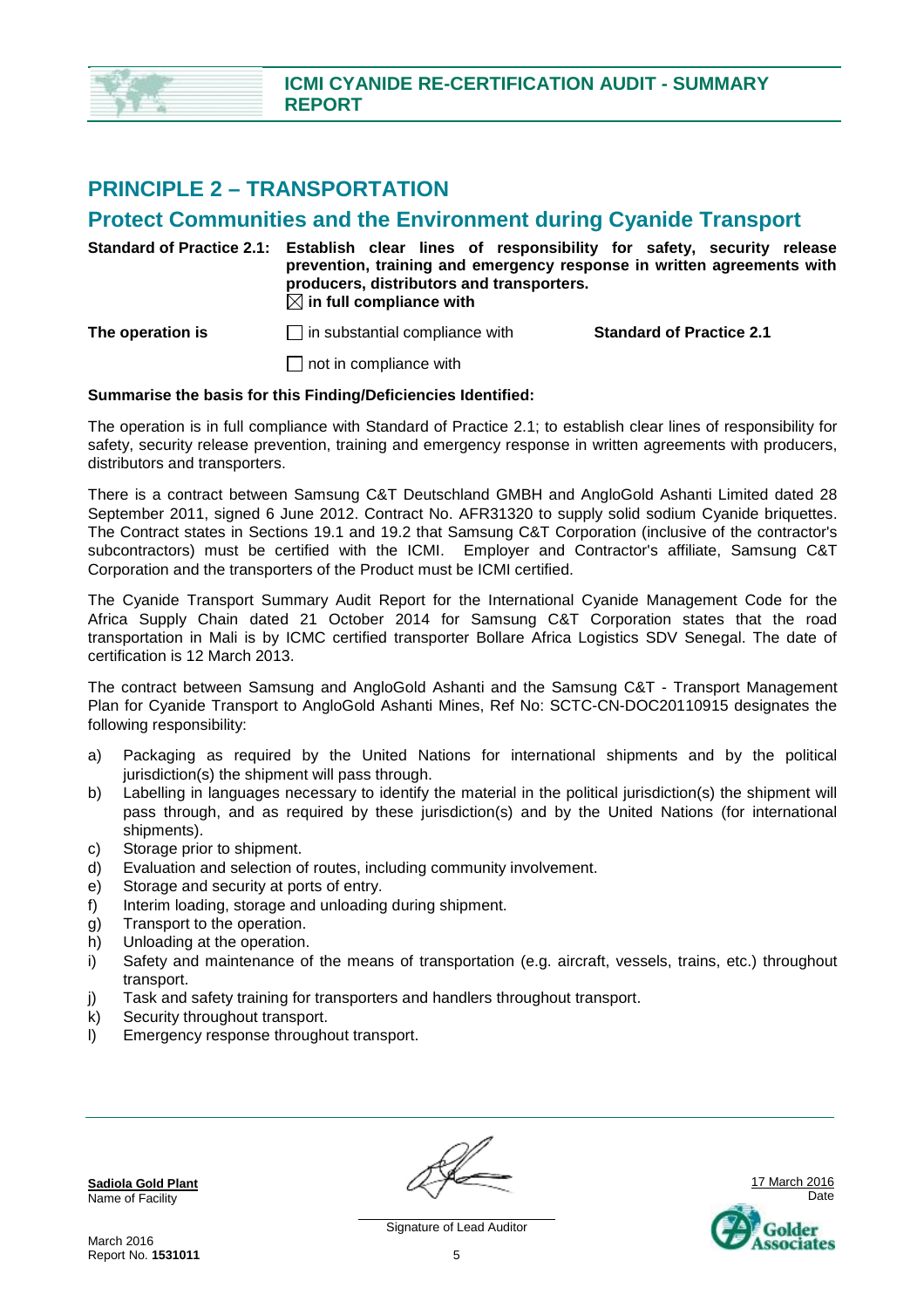

**The operation is in substantial compliance with <b>Standard of Practice 2.2** 

 $\Box$  not in compliance with

 $\boxtimes$  in full compliance with

#### **Summarise the basis for this Finding/Deficiencies Identified:**

The operation is in full compliance with Standard of Practice 2.2; to require that cyanide transporters implement appropriate emergency response plans and capabilities and employ adequate measures for cyanide management.

There is a contract between Samsung C&T Deutschland GMBH and AngloGold Ashanti Limited dated 28 September 2011, signed 6 June 2012. Contract No. AFR31320 to supply solid sodium Cyanide briquettes. The Contract states in Sections 19.1 and 19.2 that Samsung C&T Corporation (inclusive of the contractor's subcontractors) must be certified with the ICMI. Employer and Contractor's affiliate, Samsung C&T Corporation and the transporters of the Product must be ICMI certified.

The Cyanide Transport Summary Audit Report for the International Cyanide Management Code for the Africa Supply Chain dated 21 October 2014 for Samsung C&T Corporation states that the road transportation in Mali is by ICMC certified transporter Bollare Africa Logistics SDV Senegal. The date of certification is 12 March 2013.

The auditors observed transportation documentation that identifies all elements of the supply chain (producer, transporters) that handle the cyanide brought to its site. There is no interim storage.

**Sadiola Gold Plant** Name of Facility

March 2016 Report No. **1531011**

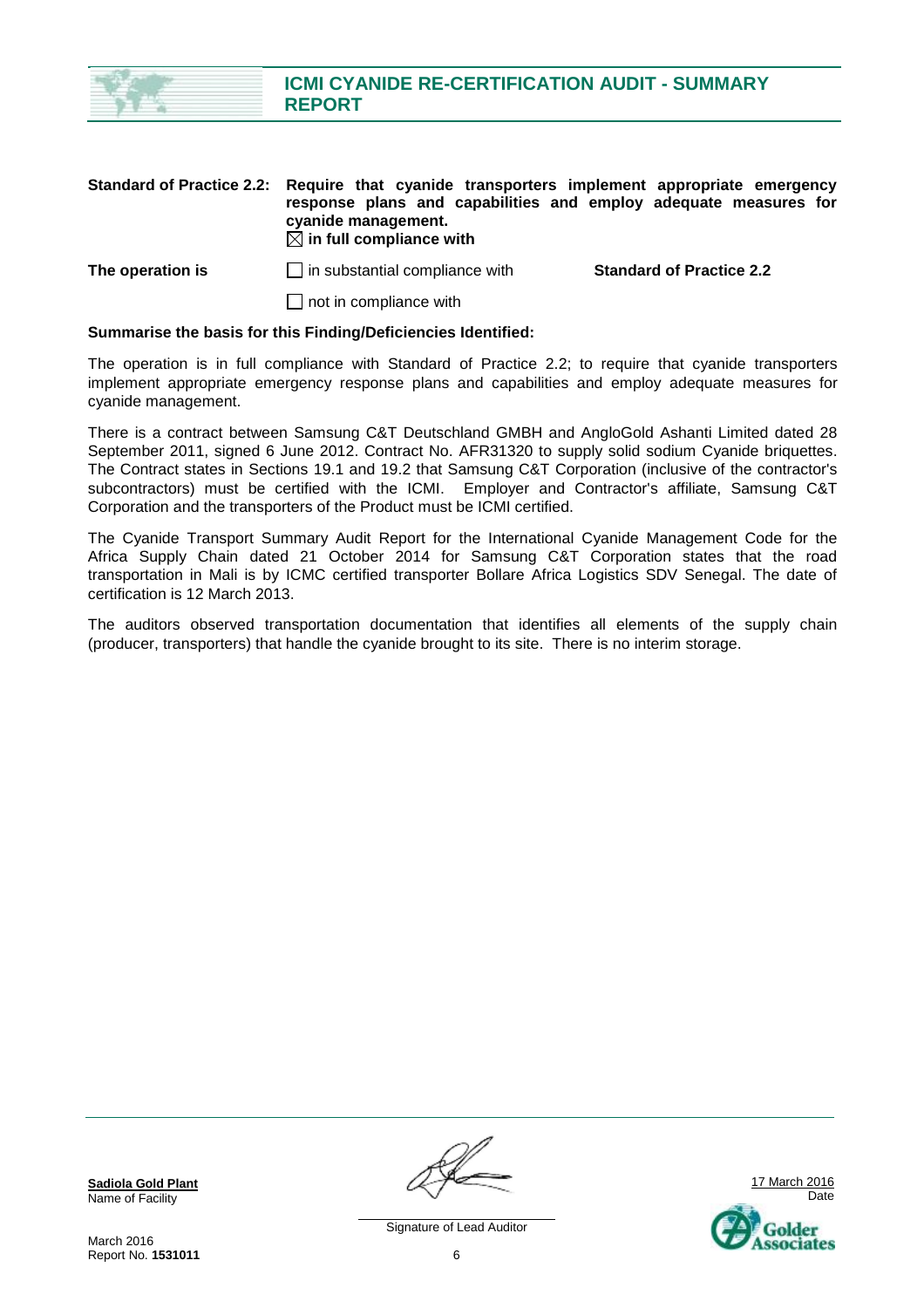

### **PRINCIPLE 3 – HANDLING AND STORAGE**

### **Protect Workers and the Environment during Handling and Storage**

**Standard of Practice 3.1: Design and construct unloading, storage and mixing facilities consistent with sound, accepted engineering practices, quality control/quality assurance procedures, spill prevention and spill containment measures.** 

 $\boxtimes$  in full compliance with

**The operation is in substantial compliance with <b>Standard of Practice 3.1 C** 

 $\Box$  not in compliance with

#### **Summarise the basis for this Finding/Deficiencies Identified:**

The operation is in full compliance with Standard of Practice 3.1; to design and construct unloading, storage and mixing facilities consistent with sound accepted engineering practices, quality control/quality assurance procedures, spill prevention and spill containment measures.

The Sadiola Plant only uses solid cyanide.

The facilities for unloading, storing and mixing of solid cyanide have been designed and constructed in accordance with cyanide producers' guidelines, applicable jurisdictional rules and/or other sound and accepted engineering practices for these facilities with the following being observed:

Fibre Wound (SA) tank designed and constructed the new cyanide mixing and storage tanks that were installed in 2013. The designs specify that cyanide solutions is the media stored and refer to corrosive media as per SANS 10228 class II corrosion and BS 4994:1987.

The solid cyanide unloading and storage areas are located within the plant, which is fenced and access is security controlled. The solid cyanide storage area itself is also fenced, locked and access controlled. This area is located away from people and surface water.

The solid cyanide is stored in the original packing, which includes plastic liners in a bulk bag inside closed wooden boxes. The boxes are stored in a warehouse with adequate ventilation and that prevents them from coming into contact with water. The solid cyanide is stored in a dedicated area separate from incompatible materials, such as acids, strong oxidisers and explosives and apart from foods, animal feeds, and tobacco products.

The mixing storage tank is ventilated through the solid cyanide delivery chute. The gasses from the cyanide storage tank escape via the ventilation pipe. The mixing and storage tanks are placed on raised solid concrete plinths on steel and concrete supports within a concrete bunded area, which provides a competent barrier to leakage and prevents seepage to subsurface.

The control room operator manages the filling of the cyanide mixing tank from the control room during the mixing event. The maximum level for filling the mixing tank is 90%. This is controlled with an automatic cutoff valve. The control room operator controls the transfer of the mixed cyanide to the storage tank from the control room. The maximum level for the storage tank is set at 95% and this controlled with an automatic cut-off valve.

**Sadiola Gold Plant** Name of Facility

17 March 2016 Date Golder senciates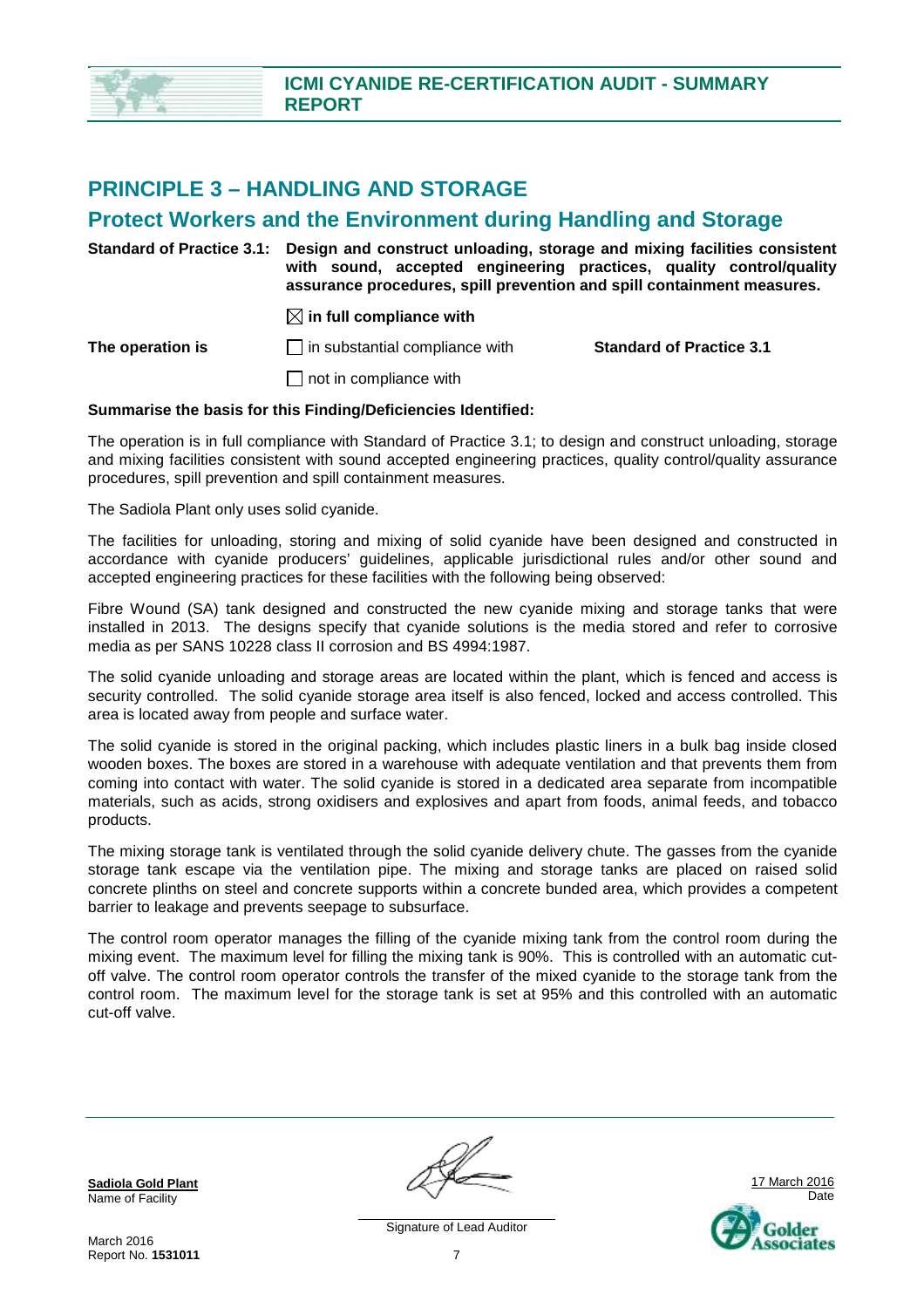

|                  | Standard of Practice 3.2: Operate unloading storage and mixing facilities using inspections,<br>preventative maintenance and contingency plans to prevent or contain<br>releases and control and respond to worker exposures.<br>$\boxtimes$ in full compliance with |                                 |
|------------------|----------------------------------------------------------------------------------------------------------------------------------------------------------------------------------------------------------------------------------------------------------------------|---------------------------------|
| The operation is | $\Box$ in substantial compliance with                                                                                                                                                                                                                                | <b>Standard of Practice 3.2</b> |
|                  | $\Box$ not in compliance with                                                                                                                                                                                                                                        |                                 |

#### **Summarise the basis for this Finding/Deficiencies Identified:**

The operation is in full compliance with Standard of Practice 3.2; to operate unloading storage and mixing facilities using inspections, preventative maintenance and contingency plans to prevent or contain releases and control and respond to worker exposures.

A risk assessment was undertaken in 2008 demonstrating that it would be more risky to wash the cyanide containers than burn them, as is the current practice.

No cyanide drums are used.

All valves inside the cyanide mixing and storage area are automatically controlled from the control room.

The plant has the following procedures:

4 SAD OHS Plant Special Cyanide Procedure, Sodium Cyanide Make-up SCP 1015, Rev 05, dated May 2015. This prescribes the actions to be taken when burning the boxes and linings that held the solid cyanide.

3\_SAD\_OHS\_Cyanide Container Offloading procedure\_002, Rev. 4, dated 21 Apr 2015.

4 SAD OHS Plant Special Cyanide Procedure Sodium Cyanide Make-Up SCP 1015, Rev 05, dated May 2015. This details the actions to be taken when making up the cyanide solution.

4\_SAD\_OHS\_Plant\_Special Cyanide Procedure Buddy System Procedure SCP 1025, Rev. 02, dated June 2013.

3 SAD OHS Cyanide Container Offloading Procedure 002, Rev. 4, dated 21 Apr 2015. The procedure states that the cyanide boxes must be stacked 3 high in the cyanide storage area.

4\_SAD\_OHS\_Plant\_Special Cyanide Procedure Handling of Cyanide Spillages SCP 1008, Rev. 04, dated June 2015. This procedure prescribes details measures to take, as well as PPE requirements in the event of a cyanide spillage.

**Sadiola Gold Plant** Name of Facility

17 March 2016 Date Golder sociates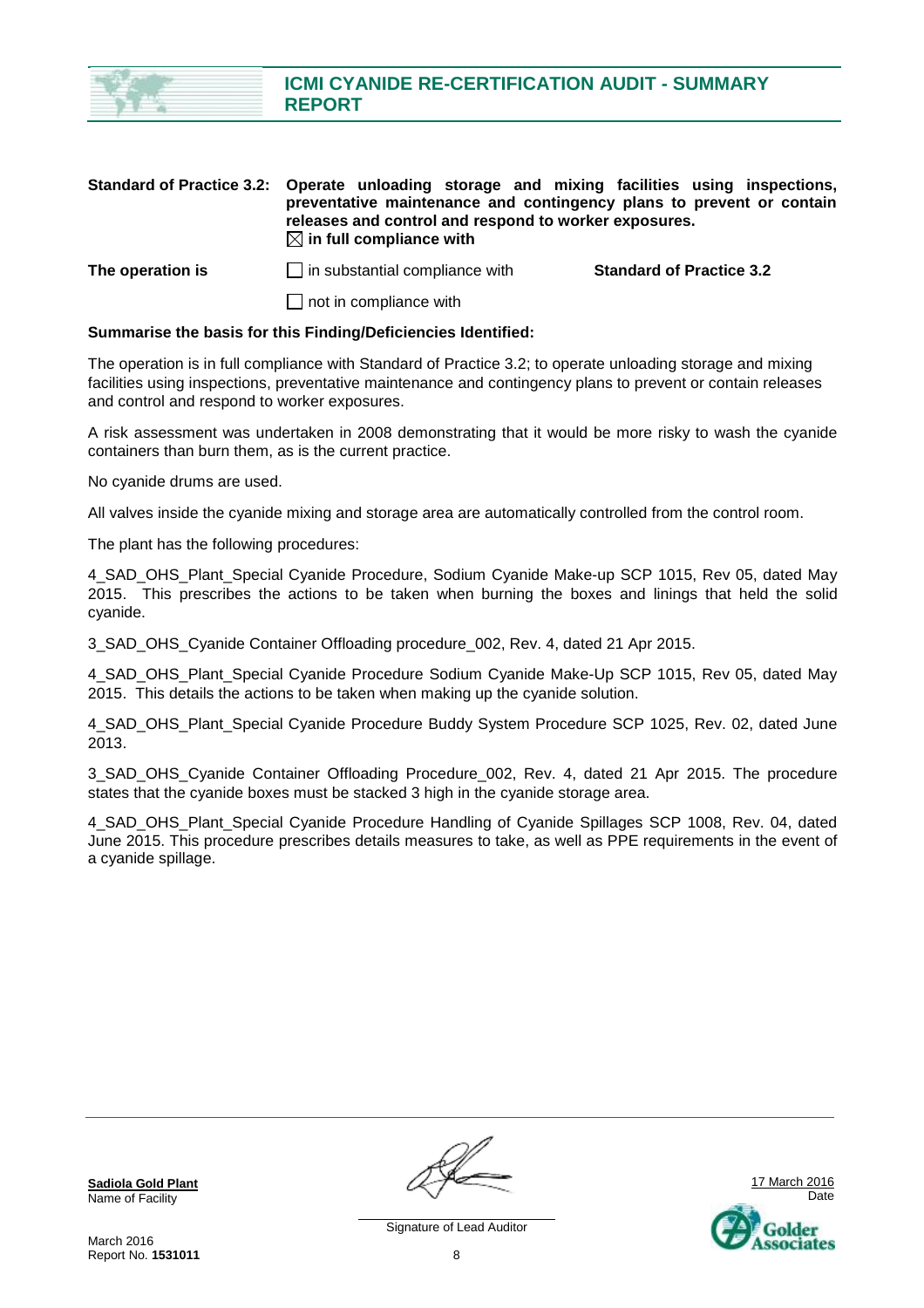### **PRINCIPLE 4 – OPERATIONS**

### **Manage Cyanide Process Solutions and Waste Streams to Protect Human Health and the Environment**

**Standard of Practice 4.1: Implement management and operating systems designed to protect human health and the environment including contingency planning and inspection and preventative maintenance procedures.** 

 $\boxtimes$  in full compliance with

**The operation is** in substantial compliance with **Standard of Practice 4.1** 

 $\Box$  not in compliance with

#### **Summarise the basis for this Finding/Deficiencies Identified:**

The operation is in full compliance with Standard of Practice 4.1; to implement management and operating systems designed to protect human health and the environment including contingency planning and inspection and preventative maintenance procedures.

The Plant has 26 Cyanide Specific Procedures and 135 Standard Operating Procedures that cover the operations of the Plant and TSF.

The Operation has the following plans and procedures that identify the assumptions and parameters on which the facility design was based:

4\_SAD\_OHS\_Plant\_Special Cyanide Procedure Detoxification Plant Start-up and Shut-down SCP 1017, Rev. 04, dated June 2015. The objective of the procedure is to ensure correct and safe methods are used when operation of the detox plant is required and when high WAD values above 50 ppm occur. The detox plant is located immediately before residue tank containing tailings going to the TSF. Manual sampling is done every 2 hours and if WAD is above 50 ppm then the detox plant is started;

4 SAD OHS Met-Emergency Overtopping of the TSF wall Procedure 6.3, Rev.8, dated 1 January 2015. The procedure states that the minimum freeboard on the TSF is 0.5m;

4\_SAD\_OHS\_Met-Emergency Overtopping of the Return Dam Spillway\_6.4, Rev. 8, dated 1 January 2015. The procedure states that the RWD will be operated with a minimum freeboard of 1.7m;

4\_SAD\_OHS\_Plant\_Special Cyanide Procedure Sodium Cyanide Make-Up SCP 1015, Rev 05, dated May 2015. The procedure states that caustic soda must be added into the cyanide mixing tank in order to increase the pH to 10.5 before adding the solid cyanide; and

4\_SAD\_OHS\_Control of Leach Section 3.2, Rev 1, dated 1 February 2009. The procedure states that the pH must be kept between 10.0 and 10.2 in the leach;

Inspections and preventative maintenance activities including inspections at the unloading, storage, mixing and process areas are described in the following:

4\_SAD\_OHS\_Plant\_Special Cyanide Procedure Safety Shower Inspection SCP 1028, Rev 02, dated June 2013. The procedure stipulates the requirements of what must be checked during the inspection. Safety shower inspections are conducted monthly. There are 12 safety showers located inside the plant. The checklists include comments of what is observed;

**Sadiola Gold Plant** Name of Facility

March 2016 Report No. **1531011**

9

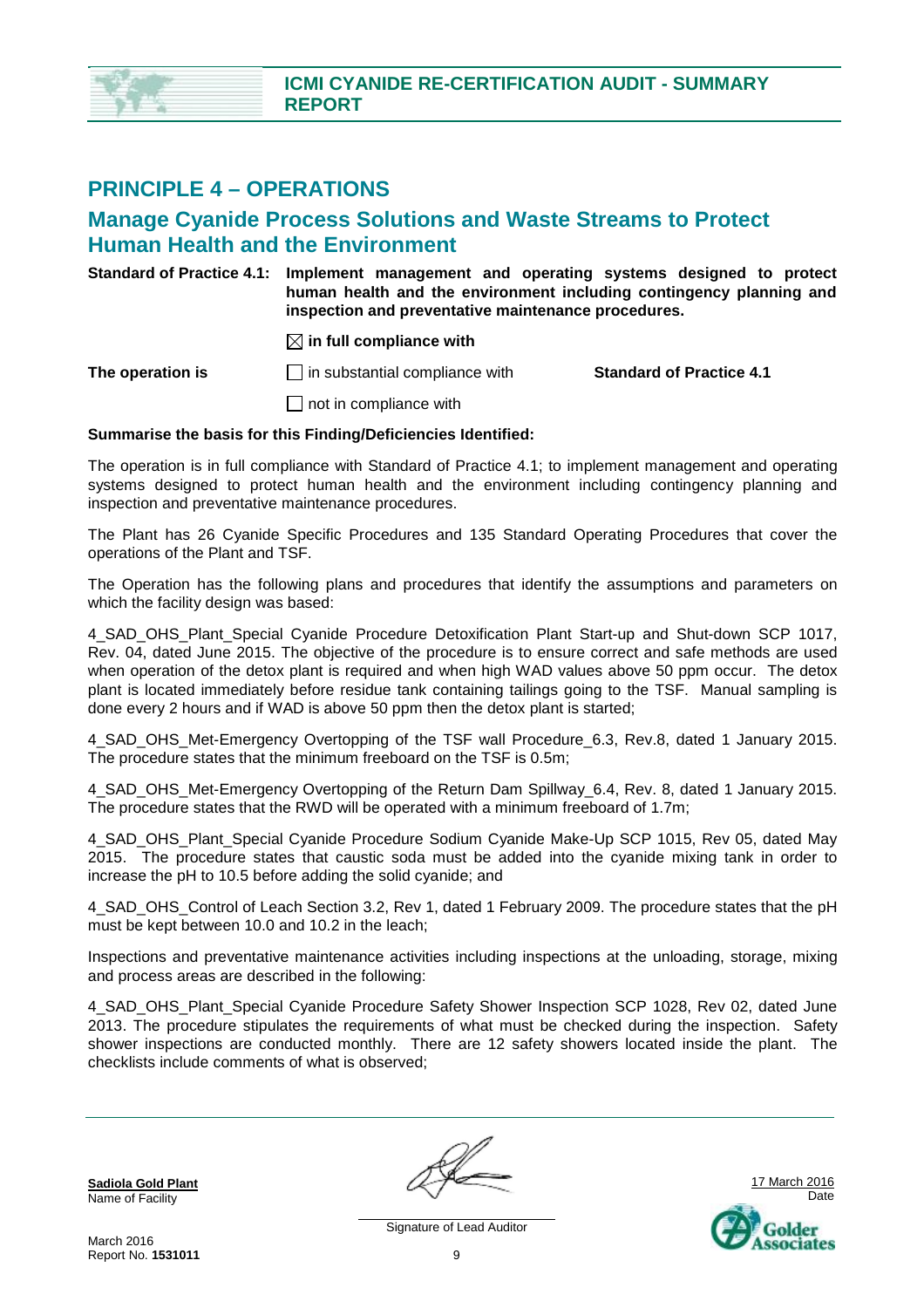

4\_SAD\_OHS\_Plant\_Special Cyanide Procedure PPE Inspection Procedure SCP 1032, Rev. 01, dated August 2013. The procedure states that PPE must be inspected monthly. The PPE that must be inspected includes the elbow length gloves, inline air masks, inline air respirators (canisters), hard hats, face masks, gloves, gum boots, chemical suits, and overalls;

Sadiola Gold Mine Cyanide Safety Plant Monthly Inspection Checklists are undertaken. The checklists include comments where issues are observed;

Daily, Weekly and Monthly TSF Inspection Checklist are undertaken for Sadiola TSF. The checklist includes the following: pipeline (inspection for leaks), valves, signs, conditions of under drains and solution trenches, rainfall, incidents, seepage around the TSF;

The AGA internal Geotechnical Engineer conducts a quarterly monitoring assessment of the TSF;

AngloGold Ashanti Limited International Operations Continental Africa - Mali Sadiola Gold Mine Tailings Facility Audit Report 2013, 2014 and draft report for 2015 by Roger Welff, Senior Manager Geotechnical Engineer: Tailings & Heap Leach Management, Planning and Technical Department, AGA. The reports include issues identified, risk index, recommended mitigation actions, responsible persons and target completion date; and

A stability assessment has also been undertaken. Sadiola Deep Sulphide Project Mine Tailings Storage Facility Stability Assessment Report No. JW015/15/E675, Rev. 0, dated January 2015 conducted by Jones and Wagener Engineering & Environmental Consultants.

The operation inspects cyanide facilities on an established frequency sufficient to assure and document that they are functioning within design parameters.

No ponds or impoundments are present in the plant that are critical to the containment of cyanide and solutions.

There are no heap leach pads.

Deficiencies noted during any of the inspections are electronically loaded on the Onkey system electronic system that is linked to the Pragma System. A job card is generated for the rectification of the deficiency.

The operation has the following Change Management Procedure 4\_SAD\_Met\_Change Management\_003 Rev. 03 dated April 2014.

The operation has the following contingency procedures for situations where there is an upset in a facility's water balance:

4 SAD OHS Met-Emergency Overtopping of the TSF wall procedure 6.3, Rev.8, Dated 1 January 2015. The procedure guides the employees in the reporting and corrective actions required to control the situation when damage to the tailings facility wall occurs and results in the overtopping of the TSF wall;

4 SAD OHS Met-Emergency overtopping of the return dam spillway 6.4, Rev. 8, dated 1 January 2015. The procedure outlines the actions required when certain conditions are reached such as when there is uncontrolled discharge of water from the return water dam spillway;

4 SAD OHS Plant Special Cyanide Procedure Handling of Cyanide Spillages SCP 1008, Rev. 04, dated June 2015;

4\_SAD\_OHS Total Plant Power Failure Emergency Procedure SOP 11.19, Rev. 8, dated 1 January 2015. The procedure states the immediate actions to be taken after a total power failure. When the power fails, the cyanide solution in the pipelines will drain back to the cyanide storage tank; and

**Sadiola Gold Plant** Name of Facility

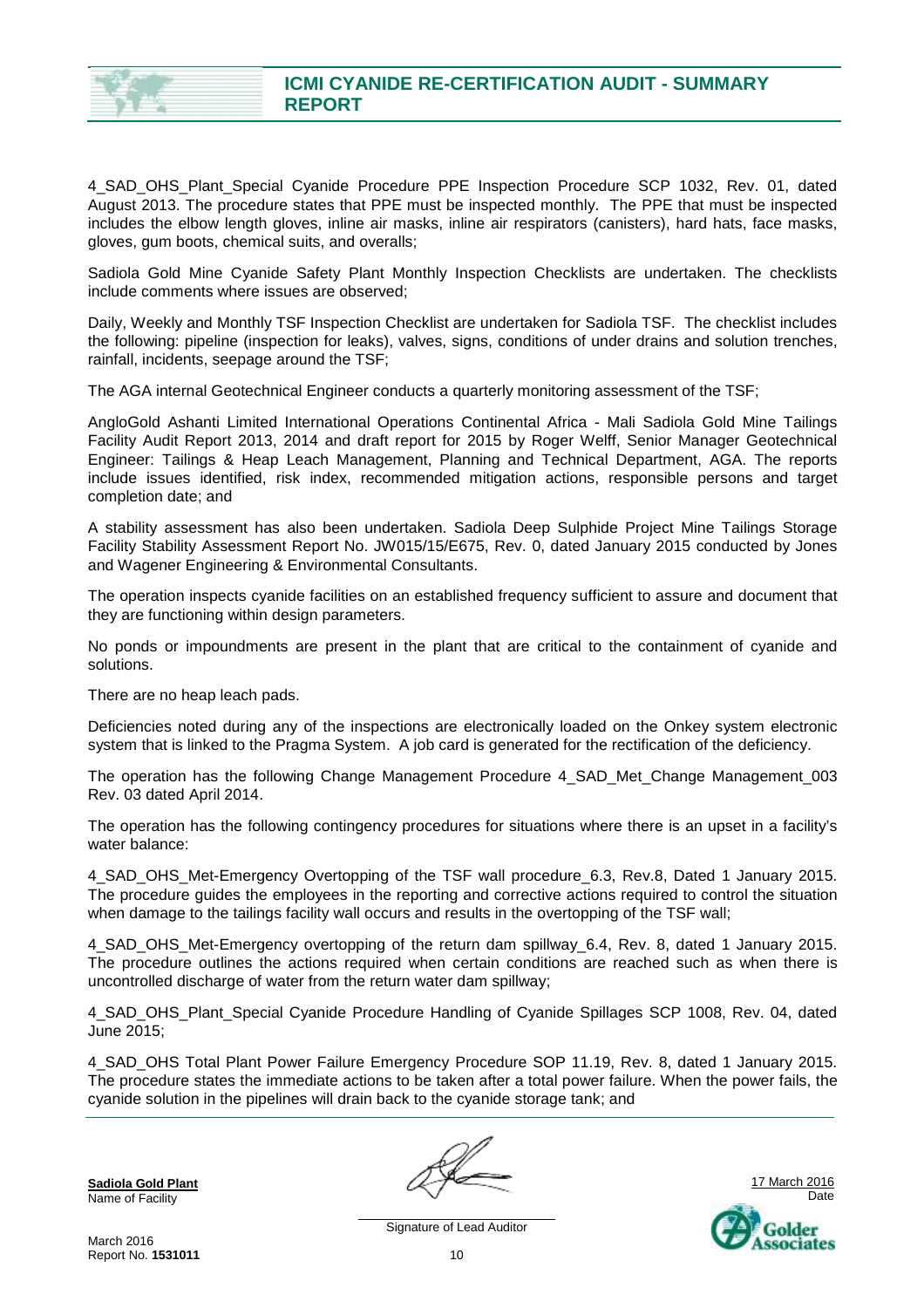

4\_SAD\_Shutdown of Leach Section SOP 3.3, Rev. 8, dated 1 January 2015. The procedure states the steps to be taken in the event of a planned shut-down of the leach section to prevent overflows / spillage. It makes specific mention that the cyanide pumps must be stopped.

The operation will prevent unintentional releases and exposures in the event its primary source of power is interrupted. There are 19 GenSets located at the plant. 15 are used to run the plant, 1 is used to run the mine village and the rest are for rotation of maintenance and back up. A GenSet is available at the TSF to pump water from the TSF to the RWD in the event of a total power at the plant in order to prevent too much water being stored on the tailings dam. This GenSet is tested on a monthly basis.

#### **Standard of Practice 4.2: Introduce management and operating systems to minimise cyanide use, thereby limiting concentrations of cyanide in mill tailings.**

#### $\boxtimes$  in full compliance with

**The operation is** in substantial compliance with **Standard of Practice 4.2** 

 $\Box$  not in compliance with

#### **Summarise the basis for this Finding/Deficiencies Identified:**

The operation is in full compliance with Standard of Practice 4.2; to introduced management and operating systems to minimise cyanide use, thereby limiting concentrations of cyanide in mill tailings.

The operation conducts a program to determine appropriate cyanide addition rates in the mill and evaluate and adjust addition rates as necessary when ore types or processing practices change cyanide requirements.

Cyanide Profile: Weekly samples are taken from the Leach section (tank 1-10) and tested for pH, Dissolved Oxygen, NaCN, Au (mg/l), Au(g/t). These tests confirm that enough cyanide is added but not over dosed.

The ore fed into the mill has stayed fairly constant over the last 3 years with the main pit being mined out. Over the last 3 years the plant has been treating the satellite pits and ore dumps. Solid gold is measured with a spectrometer and fire assay as well as the availability of cyanide in tails through bottle rolled tests. The tests conducted in 2013 were reactive testing. Since 2014, the testing has changed to predictive testing where the test determines the cyanide needed for the type of ore.

Since 2014 cyanide usage optimisation tests have been undertaken, the head grade is determined as well as the residue grade. A rolling bottle test is done to determine how much cyanide is needed to dissolve all the gold available for leaching. This test is done once a month in addition to the weekly sampling test. The results included pH, dissolved oxygen, NaCn (mg/l), Au (mg/l), and Au (g/t) for both Module A and Module B Leach tanks 1 - 10. The report indicated that the set point is 160 at module A and 170 at module B. A daily composite sample is taken into a monthly residue re-leach results to determine if any gold is left behind.

A TAC1000 has been installed on both Module A and Module B to measure the cyanide addition continuously and make to any necessary adjustments on the pump in order to keep the setpoint constant. In addition hourly manual titration tests are done on Leach Tank one to confirm the readings received from the Tac 1000.

**Sadiola Gold Plant** Name of Facility

17 March 2016 Date Golder ssociates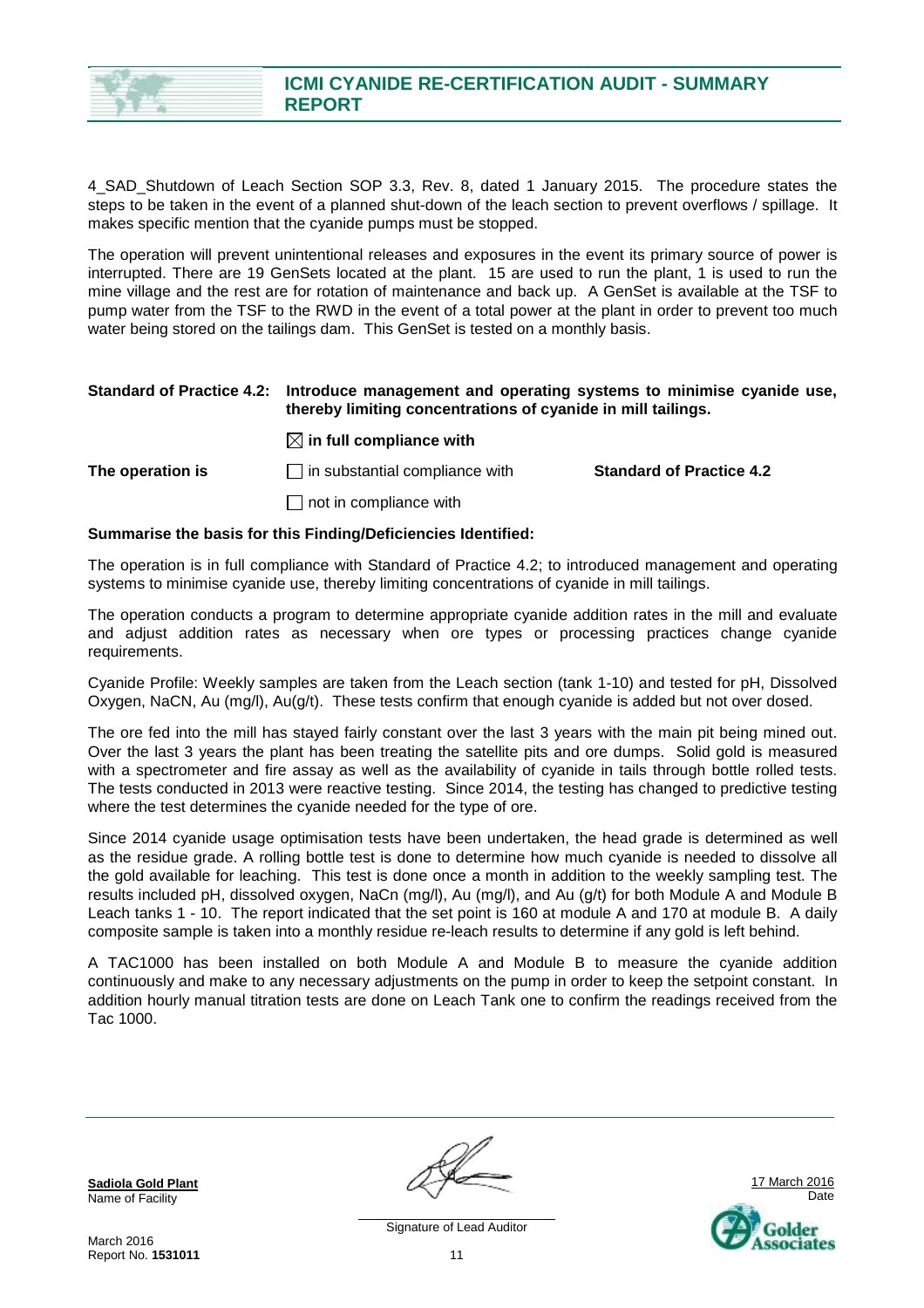

|                  | Standard of Practice 4.5. Thiplement a complementive water management programme to protect<br>against unintentional releases. |                                 |  |
|------------------|-------------------------------------------------------------------------------------------------------------------------------|---------------------------------|--|
|                  | $\boxtimes$ in full compliance with                                                                                           |                                 |  |
| The operation is | $\Box$ in substantial compliance with                                                                                         | <b>Standard of Practice 4.3</b> |  |
|                  | $\Box$ not in compliance with                                                                                                 |                                 |  |

#### **Summarise the basis for this Finding/Deficiencies Identified:**

The operation is in full compliance with Standard of Practice 4.3; to implement a comprehensive water management programme to protect against unintentional releases.

Sadiola Gold Plant contracted iLanda Water Services CC to develop and update the Water Balance for the plant. A water balance was developed using Remis and GoldSim (probabilistic software) and annual updates are undertaken.

The model uses a stochastic rainfall generator that is calibrated to historical rainfall. Precipitation is recorded at three points on a daily basis (Mine Village, Semos Offices, Sadiola Village). The annual tailings inspections consider the rainfall statistics when revisiting the operating practices. The annual rainfall data is provided to the consultant when updating the water balance model.

Each model run takes the current dam and pool levels, tonnages, densities, etc. and predicts one month ahead, using multiple sequences of stochastically generated rainfall. During the wet season, the sequences contain various large storms that include and even exceed the 50-year storm depth. The results are statistically analysed by GoldSim and the output is a risk of various storage levels being reached.

Monthly average evaporation is built into the model and is based on recorded A-Pan evaporation, taken at the mine.

The plant also supplies the following data: tonnage deposited, target underflow of cyclones, number of cyclones that operated, running time, utilisation of cyclone, bypass hours, operational utilisation, rainfall data, ringmain wall freeboard, Return Water Dam levels, boreholes levels at the TSF, water quality data, phreatic levels, and piezometer graphs.

The consultant sends back a Monthly Water Balance Update Report containing probability of spill at the Return Water Dam, TSF Freeboard, 24 hour power failure at the tailings storage facility, and the effect of plant upset e.g. reduced density.

Freezing thawing conditions do not exist at the operation. There is no discharge to surface water.

The effects of potential power outages or pump and other equipment failures on the emergency removal of water from the facility is described in the following procedures:

4\_SAD\_OHS Total Plant Power Failure Emergency Procedure SOP 11.19, Rev. 8, dated 1 January 2015. The procedure states the immediate actions to be taken after a total power failure. When the power fails, the cyanide solution in the pipelines will drain back to the cyanide storage tank; and

4\_SAD\_Shutdown of Leach Section SOP 3.3, Rev. 8, dated 1 January 2015. The procedure states the steps to be taken in the event of a planned shut-down of the leach section to prevent overflows / spillage. It makes specific mention that the cyanide pumps must be stopped.

The operation will prevent unintentional releases and exposures in the event its primary source of power is interrupted. A GenSet is available at the TSF to pump water from the TSF to the RWD in the event of a total

**Sadiola Gold Plant** Name of Facility

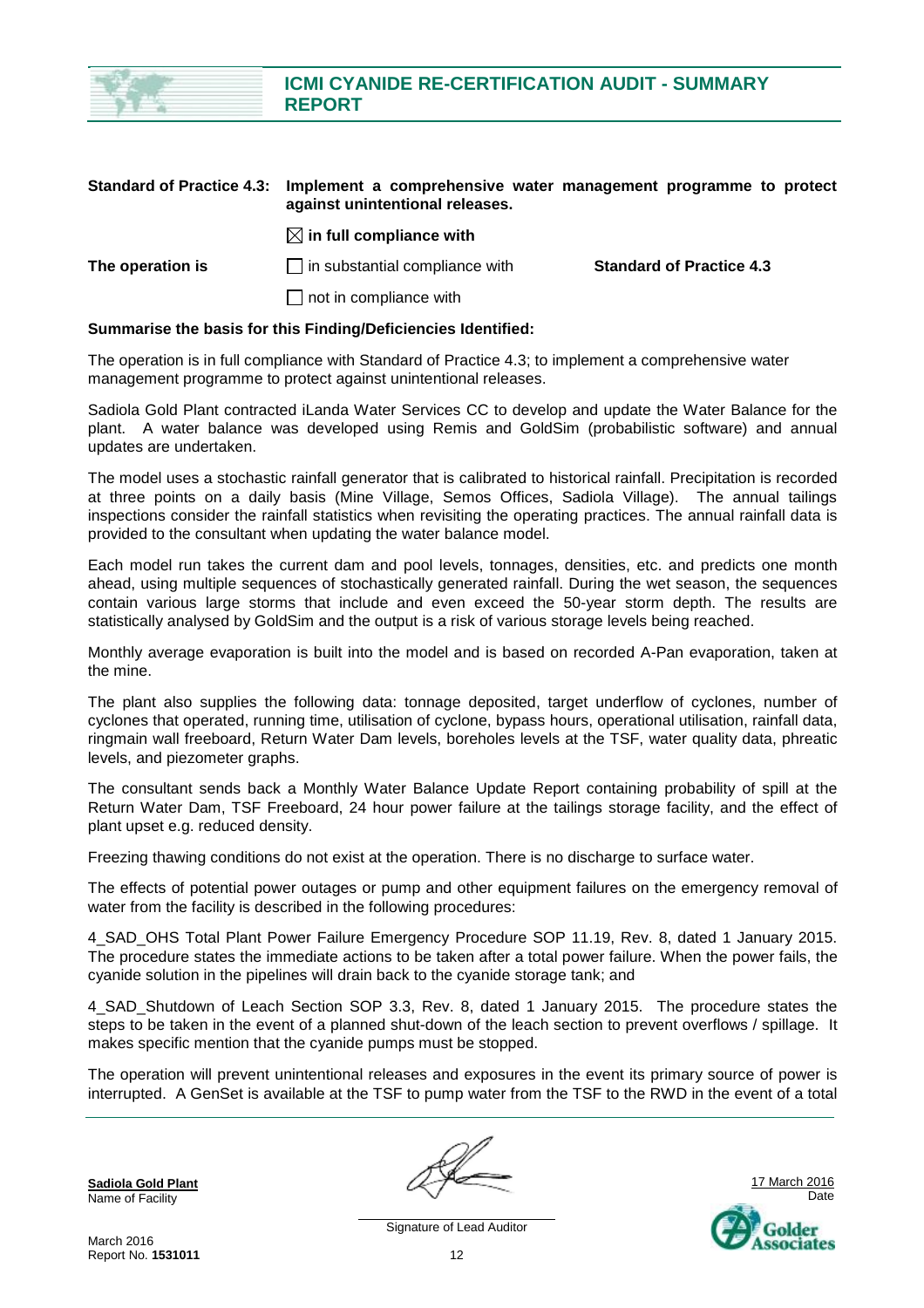

power at the plant in order to prevent too much water being stored on the tailings dam. This GenSet is tested on a monthly basis.

Daily, Weekly and Monthly TSF Inspection Checklists for Sadiola TSF are completed by the TSF operator. The checklists include; pipeline (inspection for leaks), valves, signs, conditions of under drains and solution trenches, rainfall, incidents, and seepage around the TSF.

The AGA internal Geotechnical Engineer conducts a quarterly monitoring assessment of the TSF.

In addition AngloGold Ashanti Limited International Operations Continental Africa - Mali Sadiola Gold Mine Tailings Facility Audit Reports 2013, 2014 and 2015 are produced by Roger Welff, Senior Manager Geotechnical Engineer: Tailings & Heap Leach Management, Planning and Technical Department, AGA. The reports include issues identified, risk index, recommended mitigation actions, responsible persons and target completion date.

#### **Standard of Practice 4.4: Implement measures to protect birds, other wildlife and livestock from adverse effects of cyanide process solutions.**

 $\boxtimes$  in full compliance with

**The operation is in substantial compliance with <b>Standard of Practice 4.4** 

 $\Box$  not in compliance with

#### **Summarise the basis for this Finding/Deficiencies Identified:**

The operation is in full compliance with Standard of Practice 4.4; to implement measures to protect birds, other wildlife and livestock from adverse effects of cyanide process solutions.

The operation has a detoxification plant to treat the residue with copper sulphate when high WAD levels are experienced. The detox plant is located immediately before the residue tank containing tailings going to the TSF. Manual sampling is done every 2 hours and if the WAD cyanide is above 50 ppm then the detox plant is started.

WAD CN is measured at the cyclone overflow

There were a high number of episodes when the 50 ppm limit for WAD cyanide were exceeded in 2013 and 2014. The remedial action described below was subsequently undertaken significantly reducing the number of exceedances in 2015 with no exceedances from August 2015 to December 2015.

Cyanide optimisation was undertaken in 2014 in an effort to reduce the level of WAD on the TSF. The Plant has stated the following "Various sampling and results interpretation were done to determine the lower limit of the residual cyanide causing the exceedance of WAD cyanide. Thereafter additional cyanide dosage optimisation test works different from the usual ones were initiated. The new method consisted of determining the gold recovery variation with different cyanide concentrations. The residual cyanide during the test work is measured at the end of the leach test. Then these values are used as a reference to optimise the cyanide dosage upfront and monitor the cyanide concentration variation from front tanks to the last tanks. The measurement of the cyanide variation allows predicting the high WAD cyanide thus start the detoxification plant accordingly. The correlation between the cyanide concentrations in tanks established after the measurement showing how the concentration cascades down to last tank contributed to avoid overdosing of the reagent leading to high WAD cyanide formation.

The following measures have been implemented at the TSF and RWD:

**Sadiola Gold Plant** Name of Facility



March 2016 Report No. **1531011**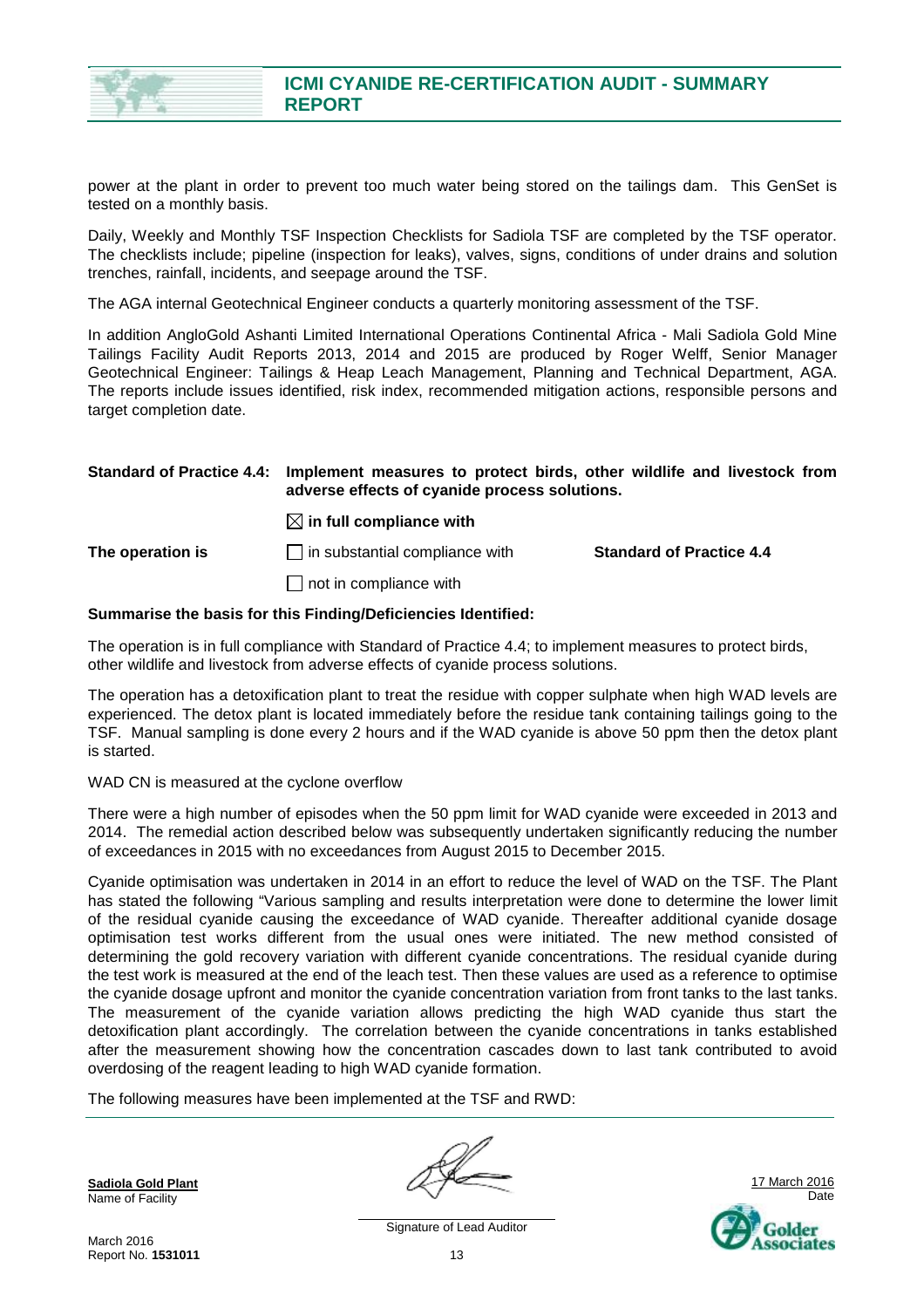

- Bird chasing is undertaken daily from sunrise to sunset by TSF operators; and

- Eagle Eye, solar powered rotating reflective prism to scare birds.

No wildlife mortalities were observed in 2013, 2014 and 2015. The operation does not have a heap leach.

#### **Standard of Practice 4.5: Implement measures to protect fish and wildlife from direct and indirect discharges of cyanide process solutions to surface water.**

 $\boxtimes$  in full compliance with

**The operation is in substantial compliance with <b>Standard of Practice 4.5 C** 

 $\Box$  not in compliance with

#### **Summarise the basis for this Finding/Deficiencies Identified:**

Standard of Practice 4.5 to implement a comprehensive water management programme to protect against unintentional releases is not applicable to the operation as there are no direct or indirect discharges to surface water. All ponds are HDPE lined. The surface waste monitoring does not indicate any contamination by cyanide.

#### **Standard of Practice 4.6: Implement measures designed to manage seepage from cyanide facilities to protect the beneficial uses of groundwater.**

 $\boxtimes$  in full compliance with

**The operation is** in substantial compliance with **Standard of Practice 4.6** 

 $\Box$  not in compliance with

#### **Summarise the basis for this Finding/Deficiencies Identified:**

The operation is in full compliance with Standard of Practice 4.6; to implement measures designed to manage seepage from cyanide facilities to protect the beneficial uses of groundwater.

Mill tailings are not used as underground backfill.

The TSF is equipped with under drains and elevated drains and there are cut-off trenches installed on the western side. The whole TSF is surrounded by clean/dirty water separation channels in order to manage seepage and protect the environment.

The legal limits are 1mg/l Free Cyanide and 1mg/l Total Cyanide as CN.

Groundwater sampling is conducted once a month and analysed for total cyanide.

The community boreholes are monitored and compared to the WHO drinking water level of 0.7 mg/l. total cyanide.

March 2013 monitoring data was observed with all levels being below the detection limit of 0.01 mg/l total cyanide. The data for June 2014 showed the highest concentration of 0.031 mg/l. In March 2015 the results showed that all results are below the detection limit of 0.01 ppm.

**Sadiola Gold Plant** Name of Facility

March 2016 Report No. **1531011**

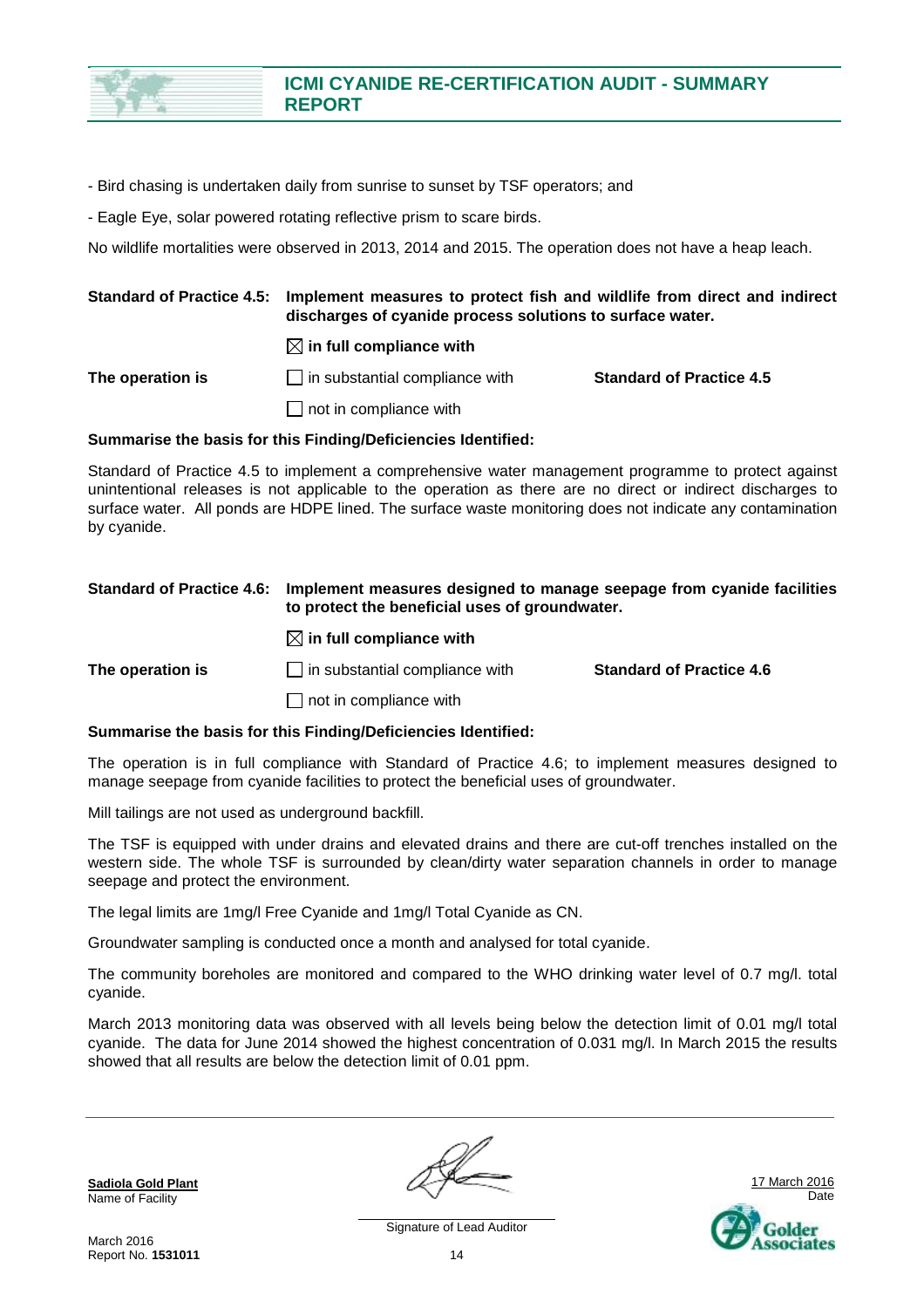

|                  | Standard of Practice 4.7: Provide spill prevention or containment measures for process tanks and<br>pipelines. |                                 |  |
|------------------|----------------------------------------------------------------------------------------------------------------|---------------------------------|--|
|                  | $\boxtimes$ in full compliance with                                                                            |                                 |  |
| The operation is | $\Box$ in substantial compliance with                                                                          | <b>Standard of Practice 4.7</b> |  |
|                  | $\Box$ not in compliance with                                                                                  |                                 |  |

#### **Summarise the basis for this Finding/Deficiencies Identified:**

The operation is in full compliance with Standard of Practice 4.7; Provide spill prevention or containment measures for process tanks and pipelines.

The cyanide shipping container (with cyanide boxes inside) is temporarily stored on a cement area after opening to vent for 24 hours. Thereafter the cyanide boxes are moved to the cyanide store which is a cement bunded warehouse. The cyanide mixing and storage tanks are located inside a cement bunded area.

The Cyanide Storage Tank and Cyanide Mixing Tanks are constructed of fibre glass designed in accordance with BS4994:1987. The cyanide reagent strength and TSF pipelines as well as the Leach, CIP and Residue tanks are constructed of mild steel. Both fibreglass and mild steel are compatible with cyanide and high pH conditions.

The Leach, CIP and Residue tanks are located inside cement bunded areas.

Secondary containments for cyanide unloading, storage, mixing and process tanks are sized to hold a volume greater than that of the largest tank within the containment and any piping draining back to the tank, and with additional capacity for the design storm event.

Any spillage in the bunded areas for these tanks is pumped to Leach Tanks 1A or 1B.

Spill prevention or containment measures are provided for all cyanide process solution pipelines to collect leaks and prevent releases to the environment. All reagent strength cyanide pipelines either run over a bunded area or have a launder to contain any spillage. The cyanide solution transfer lines for the ILR and the elution pipes were replaced with custom designed George Fisher Pipe-in-pipe systems equipped with leak detection sight glasses.

TSF pipelines are maintained by thickness testing and rotation. The new TSF pipeline runs within an earth berm to contain any spillage. Daily pipe patrols are in place for the TSF pipeline in use.

4\_SAD\_OHS Safe making of reagents pipes, pumps and vessels SCP 1030, Rev 02, dated June 2013 stipulates the process to follow to drain and replace the pipeline.

#### **Standard of Practice 4.8: Implement quality control/quality assurance procedures to confirm that cyanide facilities are constructed according to accepted engineering standards and specifications.**

#### $\boxtimes$  in full compliance with

**The operation is in substantial compliance with <b>Standard of Practice 4.8** 

 $\Box$  not in compliance with

**Sadiola Gold Plant** Name of Facility



Signature of Lead Auditor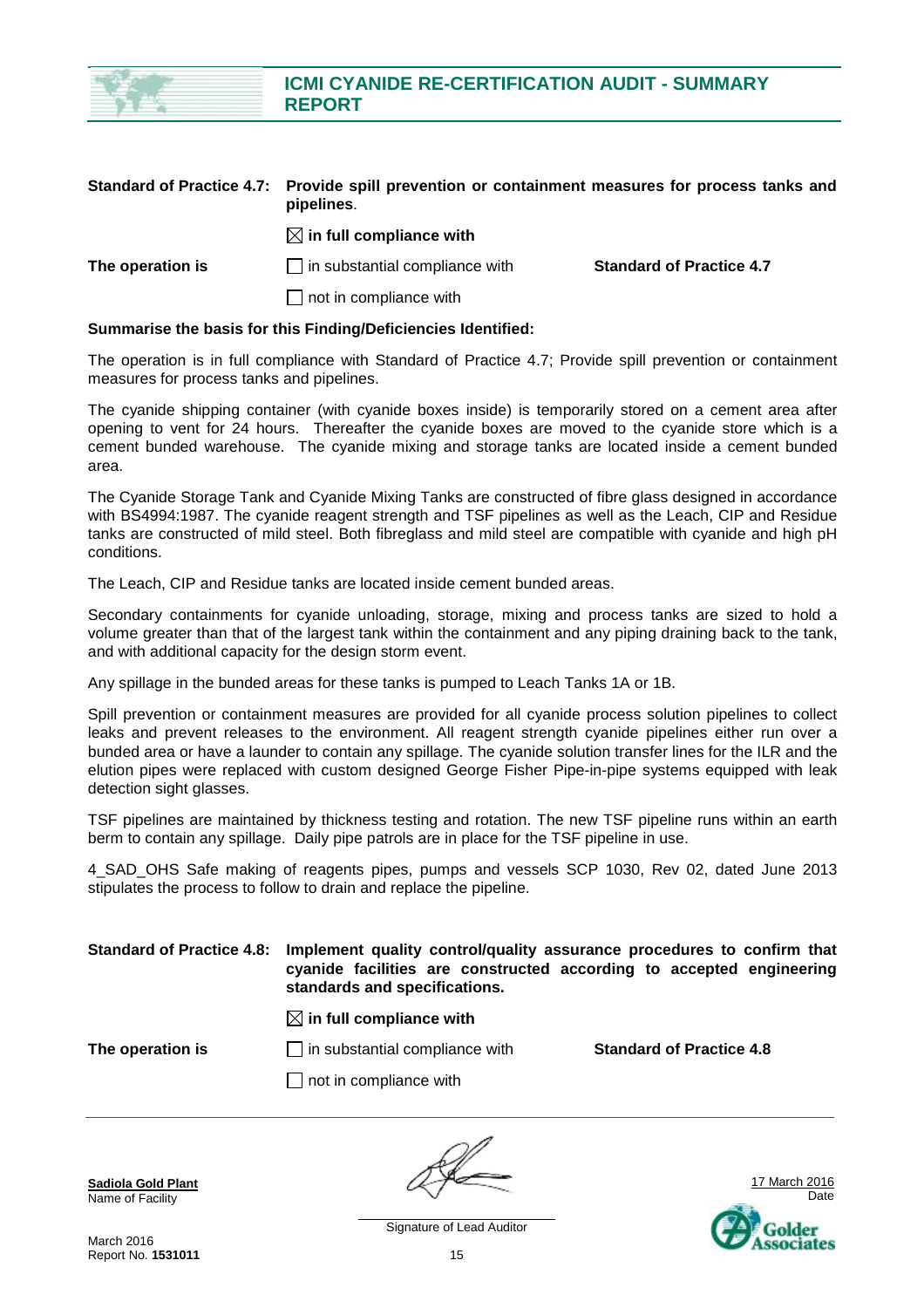

#### **Summarise the basis for this Finding/Deficiencies Identified:**

The operation is in full compliance with Standard of Practice 4.8; to implement quality control/quality assurance procedures to confirm that cyanide facilities are constructed according to accepted engineering standards and specifications.

The auditors observed work instruction WI-8-01-18 Data Book contents including approved design calculations, certified copy of equipment data sheet, certified copy of as built drawings, equipment label, works laminate instruction schedules, Barcol hardness test results, quality certificate EN10204 material certification resin and glass fibre, mechanical results, certification of manufacture, inspection release notes WI-12-14, certificate of compliance WI-12-02-05, general manual for handling, transporting and installation of GRP products. This was accepted on behalf of the client by Elliot Twnm the Engineering Manager at the time of the handover.

The Force Five Engineering Ghana Ltd. Data Book for the repair of CIP Tank 6B which was undertaken in December 2013 was observed. This included drawings/ design changes, thickness test, weld record package (including quality control plan, cut out plan, welding procedure, and inspection reports) and Hand Over Certificate.

A new tailings pipeline was installed at the beginning of 2015. The auditor observed the TSF Pipeline Relocation Report produced by CV Civil Structures (SA) who installed the pipeline covering the period 1 February 2015 to 10 April 2015. The Report included the Inspection Report for joining of Tails Pipeline for each length of pipe, which was signed off by Robert Tamblyn for CV Civil Structures; Flange Joint Assembly Inspection Report for each phase of the pipeline that was signed off by Robert Tamblyn (this included flange connection type, bolt stud type and gasket type); and Hand Over Certificate signed by Marc Luyt - Engineering Manager for Sadiola Mine dated 10 April 2015.

The new cyanide mixing and storage tanks are constructed of fibreglass stating that cyanide salts and sodium cyanide will be stored in the tanks. Design code BS 4994:1987, SANS 10228 Classification Class 8 corrosive. The foundations were constructed of reinforced concrete platforms raised above the bund on concrete columns.

In addition to the QA/QC documentation the following documentation was observed:

AngloGold Ashanti Continental Africa Sadiola Mine: TSF Monitoring Report dated 27 January 2015. The AGA internal Geotechnical Engineer conducts a quarterly monitoring assessment of the TSF. The large amount of water on top of the TSF and high volume in RWD was mentioned but it was noted that it is not of concern and that it was at the end of the rainy season and that the water should reduce rather quickly over the next weeks.

Sadiola Deep Sulphide Project Mine Tailings Storage Facility Stability Assessment Report No. JW015/15/E675 - Rev. 0 dated January 2015 conducted by Jones and Wagener Engineering & Environmental Consultants (Once off Assessment). Assessment stated that the TSF sectors are adequately stable exceeding a factor of safety of 1.3.

Appropriately qualified personnel have reviewed cyanide facility construction and provided documentation that the facility has been built as proposed and approved as detailed above.

Quality control and quality assurance records have been retained for cyanide facilities.

**Sadiola Gold Plant** Name of Facility

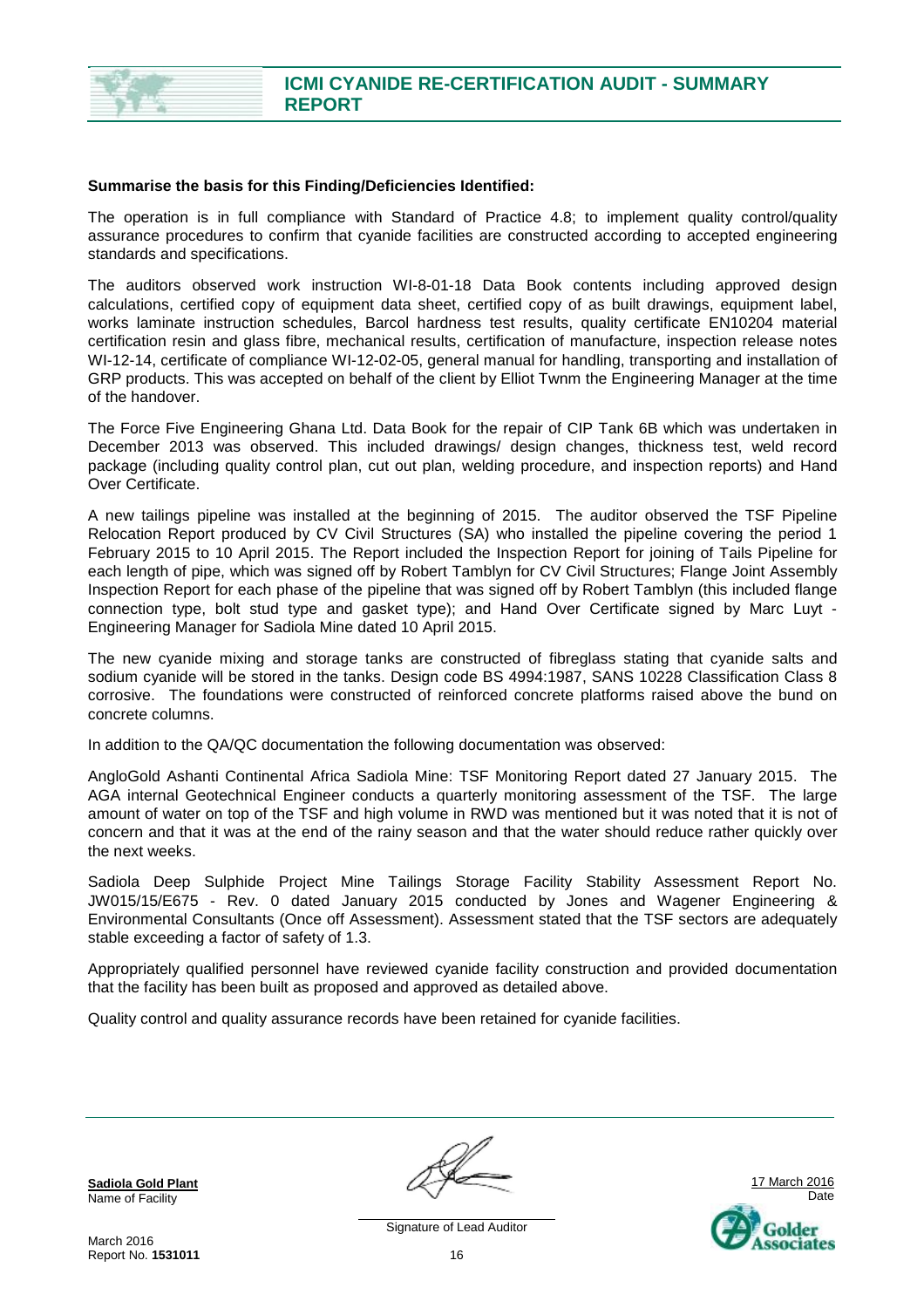|                                  | <b>REPORT</b>                                                                                                         |                                 |
|----------------------------------|-----------------------------------------------------------------------------------------------------------------------|---------------------------------|
|                                  |                                                                                                                       |                                 |
| <b>Standard of Practice 4.9:</b> | Implement monitoring programs to evaluate the effects of cyanide use on<br>wildlife, surface and groundwater quality. |                                 |
|                                  | $\boxtimes$ in full compliance with                                                                                   |                                 |
| The operation is                 | $\Box$ in substantial compliance with                                                                                 | <b>Standard of Practice 4.9</b> |

**ICMI CYANIDE RE-CERTIFICATION AUDIT - SUMMARY** 

 $\Box$  not in compliance with

#### **Summarise the basis for this Finding/Deficiencies Identified:**

The operation is in full compliance with Standard of Practice 4.9; to implement monitoring programs to evaluate the effects of cyanide use on wildlife, surface and groundwater quality.

The operation has developed written standard procedures for monitoring activities including the following:

4 SAD OHS SOP: Taking water samples for cyanide analysis species analysis 003-1, Rev. 02, dated February 2012 (Monitoring and Emergency). The procedure is used for taking groundwater or surface water samples. The procedure was developed by Mr. Demba Ba, Chemist and Environmental Co-ordinator for Sadiola Gold Plant.

The procedure specifies the steps to be taken during normal monitoring sampling as well as emergency sampling (e.g. for an incident). The procedure includes sampling preservation techniques.

The sampling conditions such as weather conditions, human activities, wildlife activities, and livestock activities are recorded on the form.

The Procedure has two Field Data Forms that can be used:

- Water Quality Measurement and Sampling Field Data Sheet; and

- Incident Sampling Sheet (Emergency Situation).

The Environmental Monitoring Sampling Locations are indicated on a map attached to 4\_SAD\_OHS\_SOP: Taking Water Samples for Cyanide Analysis Species Analysis 003-1 Rev. 02 dated February 2012.

The operations monitors for cyanide in surface water and groundwater up gradient and down gradient of the site. Monitoring is conducted at frequencies adequate to characterise the medium being monitored and to identify changes in a timely manner.

There is no discharge to surface water.

Groundwater sampling is conducted on a monthly basis.

Surface water sampling is conducted during the rainy season when the streams are flowing.

Wildlife mortality inspections are undertaken daily, no mortalities have been observed in the last 3 years.

**Sadiola Gold Plant** Name of Facility



Signature of Lead Auditor 17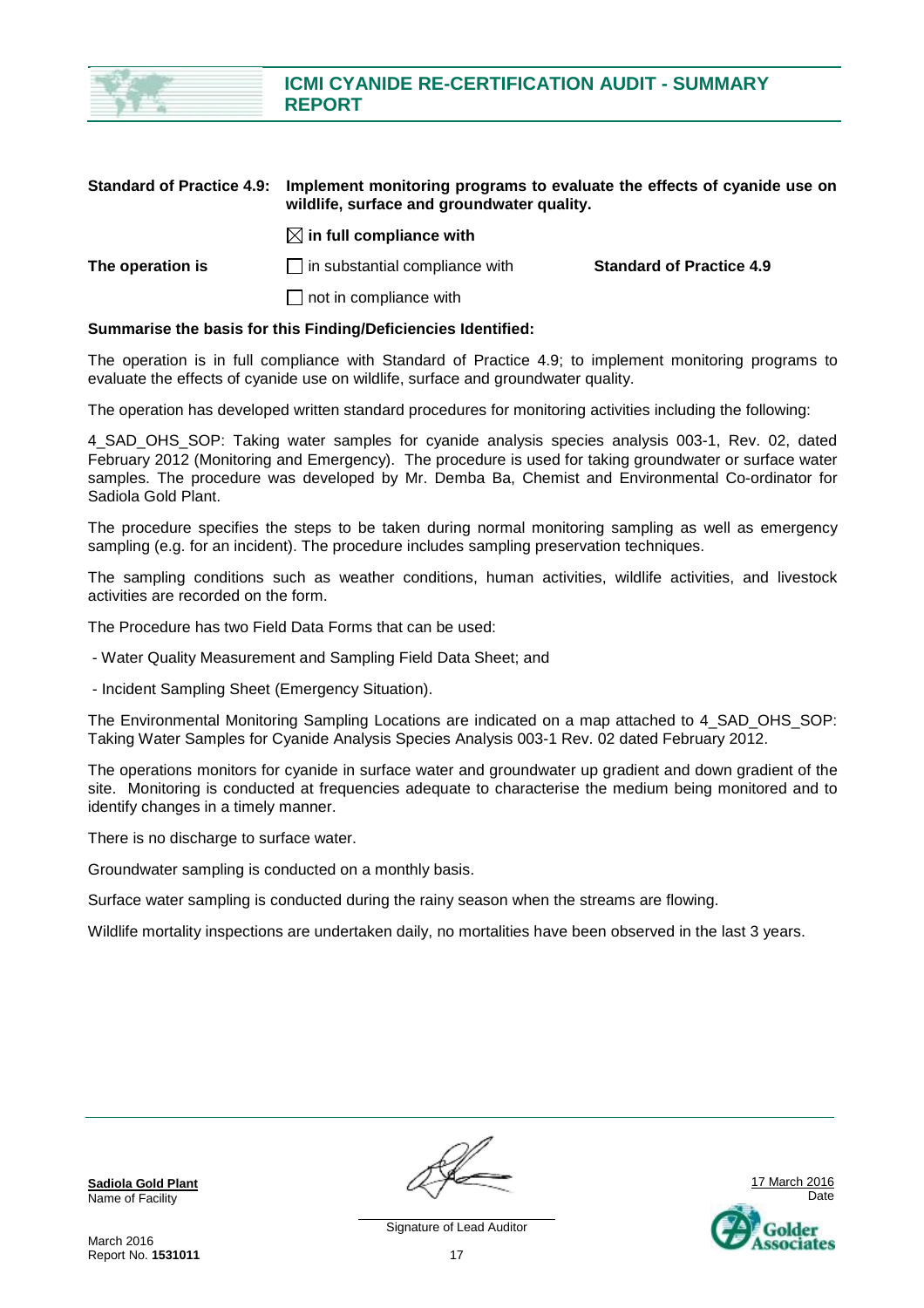### **PRINCIPLE 5 – DECOMMISSIONING**

### **Manage Cyanide Process Solutions and Waste Streams to Protect Human Health and the Environment**

**Standard of Practice 5.1: Plan and implement procedures for effective decommissioning of cyanide facilities to protect human health, wildlife and livestock.**   $\boxtimes$  in full compliance with

**The operation is** in substantial compliance with **Emergency Response Practice 5.1** 

 $\Box$  not in compliance with

#### **Summarise the basis for this Finding/Deficiencies Identified:**

The operation is in full compliance with Standard of Practice 5.1; to plan and implement procedures for effective decommissioning of cyanide facilities to protect human health, wildlife and livestock.

The operation has developed written procedures to decommission cyanide facilities at the cessation of operations including the following:

Cyanide Facility Decommissioning Procedure 4\_SAD\_OHS Plant Special Cyanide Procedure Cyanide Facility Decommissioning Procedure SCP 1022, Rev 02, dated May 2013.

The procedure stipulates the requirements for decommissioning of the cyanide related facilities and infrastructure. Specific measures are stipulated for 12 months, 6 months and 3 months before closure.

The procedure has been revised on two occasions in June 2011 and May 2013. The next revision date is scheduled for May 2016.

#### **Standard of Practice 5.2: Establish an assurance mechanism capable of fully funding cyanide related decommissioning activities.**   $\boxtimes$  in full compliance with

**The operation is in substantial compliance with <b>Standard of Practice 5.2 C** 

 $\Box$  not in compliance with

#### **Summarise the basis for this Finding/Deficiencies Identified:**

The operation is in full compliance with Standard of Practice 5.2; to establish an assurance mechanism capable of fully funding cyanide related decommissioning activities.

An Annual Revision is undertaken every December to access the Closure Liabilities of the Sadiola Gold Mine and Plant. The 2015 Closure Cost assessment was based on a number of studies conducted by the mine as well as external consultants to quantify the costs for decommissioning by external organisations. The auditors observed the Sadiola Environmental Liability - December 2014 including; rehabilitation cost, decommissioning cost, and operational cost.

The operation reviews and updates the cost estimate, every 5 years or as needed.

The applicable jurisdiction does not require financial guarantees and the operation has not established a mechanism other than self-insurance or self-guarantee to cover estimated costs for the cyanide-related decommissioning activities

**Sadiola Gold Plant** Name of Facility

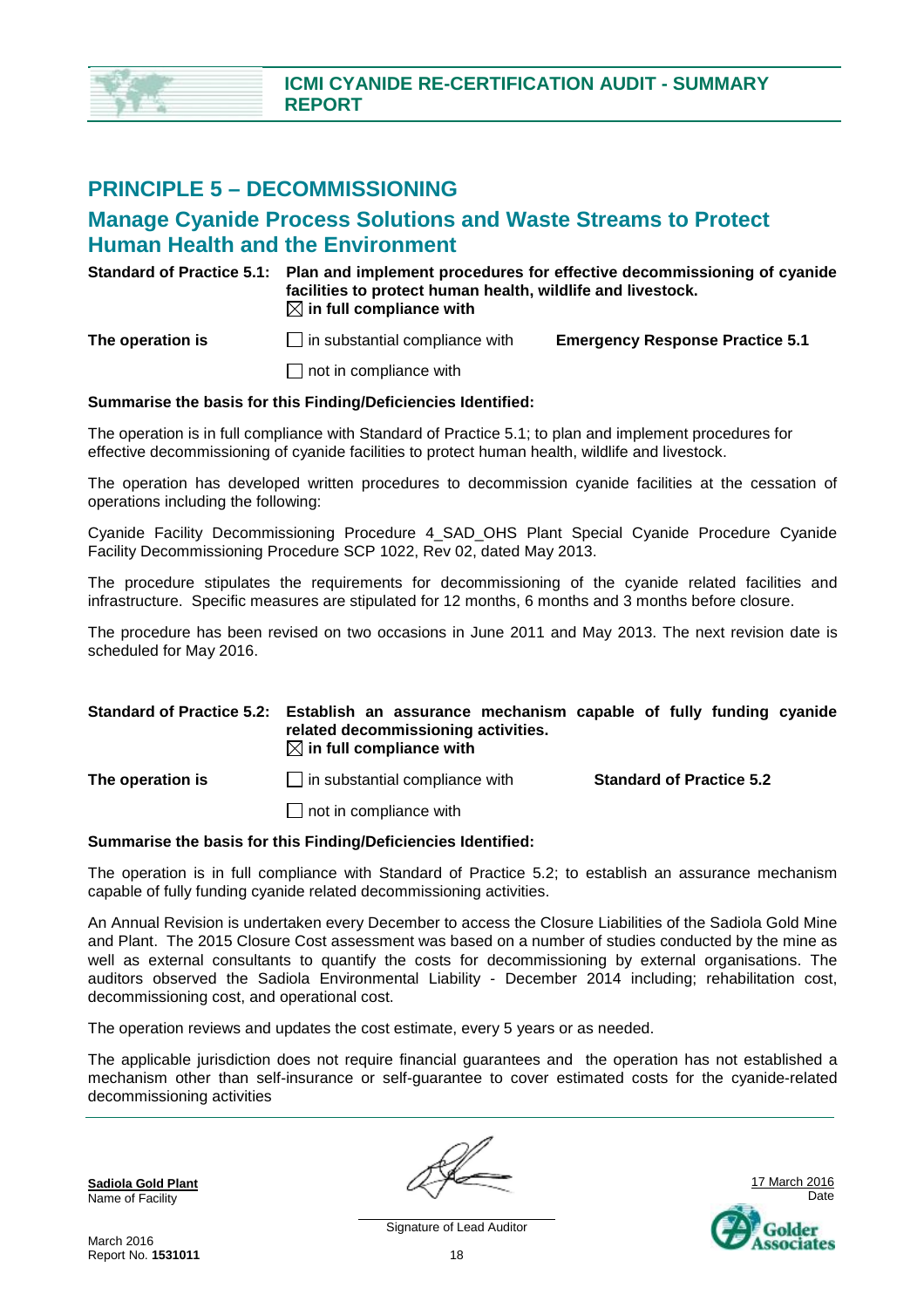

Report of Factual Findings – Agreed upon Procedures on Financial Information of AngloGold Ashanti Limited, Ernst & Young Inc., dated 18 January 2013. This was undertaken to "evaluate the accuracy of financial information". This included item 7. "Check that the financial test requirements set by AGA with reference to the ICMI Code have been met".

The findings of this assessment include the statement "With respect to item 7, the financial test requirements set by AGA with reference to ICMI Code have been met".

**Sadiola Gold Plant** Name of Facility

March 2016 Report No. **1531011**

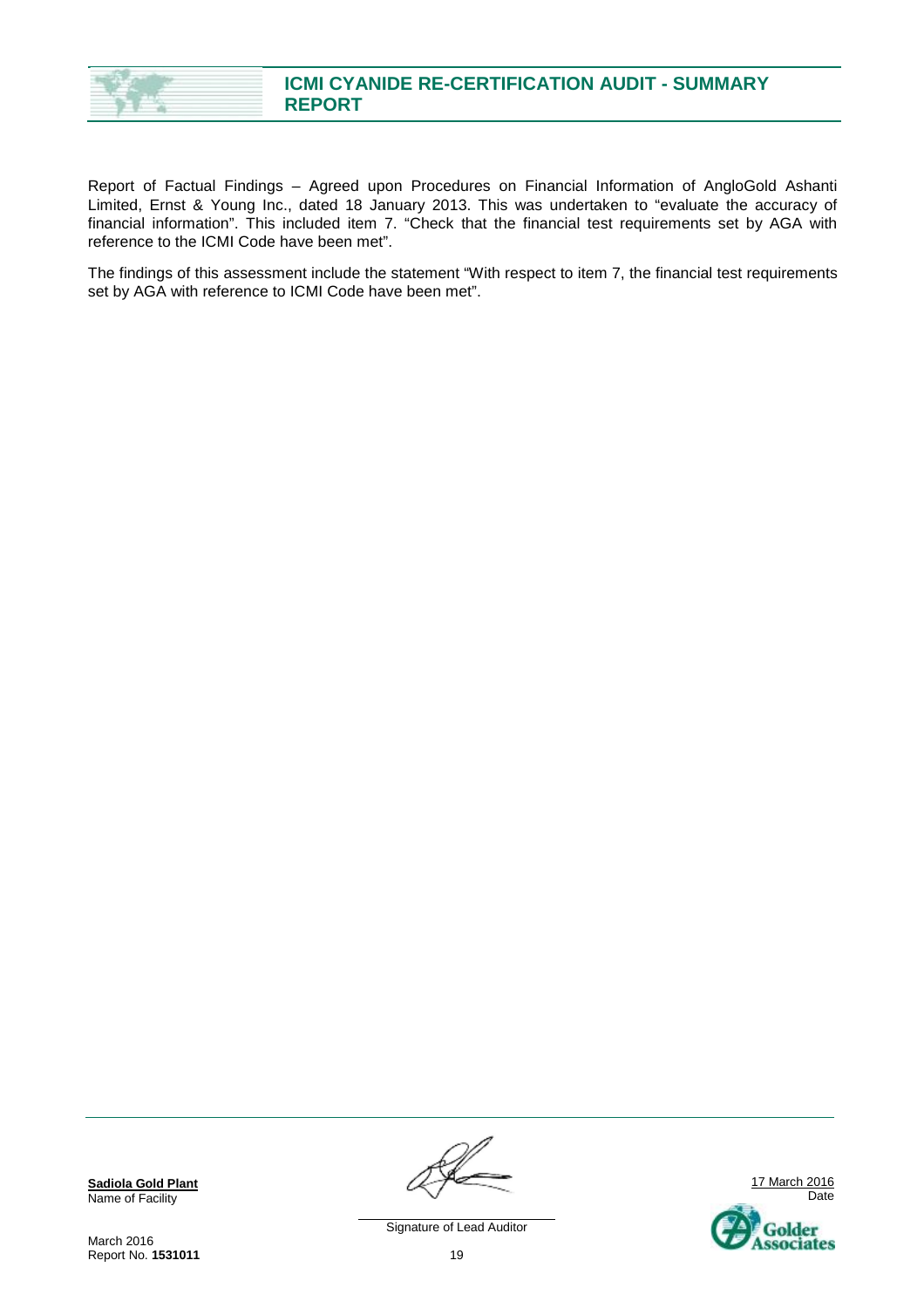

### **PRINCIPLE 6 – WORKER SAFETY**

### **Protect Workers' Health and Safety from Exposure to Cyanide**

| Standard of Practice 6.1: Identify potential cyanide exposure scenarios and take measure as<br>necessary to eliminate, reduce and control them. |                                 |
|-------------------------------------------------------------------------------------------------------------------------------------------------|---------------------------------|
| $\boxtimes$ in full compliance with                                                                                                             |                                 |
| $\Box$ in substantial compliance with                                                                                                           | <b>Standard of Practice 6.1</b> |
| $\Box$ not in compliance with                                                                                                                   |                                 |
|                                                                                                                                                 |                                 |

#### **Summarise the basis for this Finding/Deficiencies Identified:**

The operation is in full compliance with Standard of Practice 6.1; to identify potential cyanide exposure scenarios and take measure as necessary to eliminate, reduce and control them.

The operation has developed procedures describing how cyanide-related tasks such as unloading, mixing plant, operations, entry into confined spaces, and equipment decontamination prior to maintenance should be conducted to minimise worker exposure including the following: 4 SAD OHS Plant Special Cyanide Procedure Sodium Cyanide Make-up SCP 1015; 3\_SAD\_OHS\_Cyanide Container Offloading Procedure 002; 4\_SAD\_OHS Plant Special Cyanide Procedure Cyanide Equipment Detoxification/Decontamination SCP 1001; 4\_SAD\_OHS Plant Special Cyanide Procedure Cyanide PPE Decontamination SCP 100; 4\_SAD\_OHS\_Plant\_Special Cyanide Procedure Plant Personal Protective Equipment SCP 1023; 4\_SAD\_OHS Plant Special Cyanide Procedure Cyanide Areas Access Control SCP 1006; 4 SAD OHS Plant Special Cyanide Procedure Entering and Working in Confined Spaces SCP 1013; 4 SAD OHS Plant Special Cyanide Procedure Working on Cyanide Storages and Cyanide Reticulation Systems SCP 1014; 4\_SAD\_OHS Plant Special Cyanide Procedure Buddy System Procedure SCP 1025; and 4 SAD OHS Plant Special Cyanide Procedure Safe Making of Reagents Pipes, Pumps and Vessels SCP 1030.

The procedures stipulate the PPE required for the type of work as well as the area where it will be performed. The procedures stipulate the pre-checks such as clearance certificates needed before work can be performed. The operation implements the change management procedure 4\_SAD\_Met Change Management 003, Rev. 03, dated April 2014 to review proposed process and operational changes and modifications for their potential impacts on worker health and safety, and incorporates the necessary worker protection measures.

Training sessions with plant employees are held when new procedures are implemented. When training is conducted, the participants get the opportunity to give their input during discussions. Cyanide procedures are drafted by the Cyanide Champion and it is circulated for approval. Daily, Health and Safety Meetings (Toolbox Talks) are held with plant employees, in addition monthly Mass Health and Safety Meetings are held with employees where issues around health and safety are discussed.

#### **Standard of Practice 6.2: Operate and monitor cyanide facilities to protect worker health and safety and periodically evaluate the effectiveness of health and safety measures.**

#### $\boxtimes$  in full compliance with

 $\Box$  not in compliance with

**The operation is in substantial compliance with <b>Standard of Practice 6.2** 

**Sadiola Gold Plant** Name of Facility



March 2016 Report No. **1531011**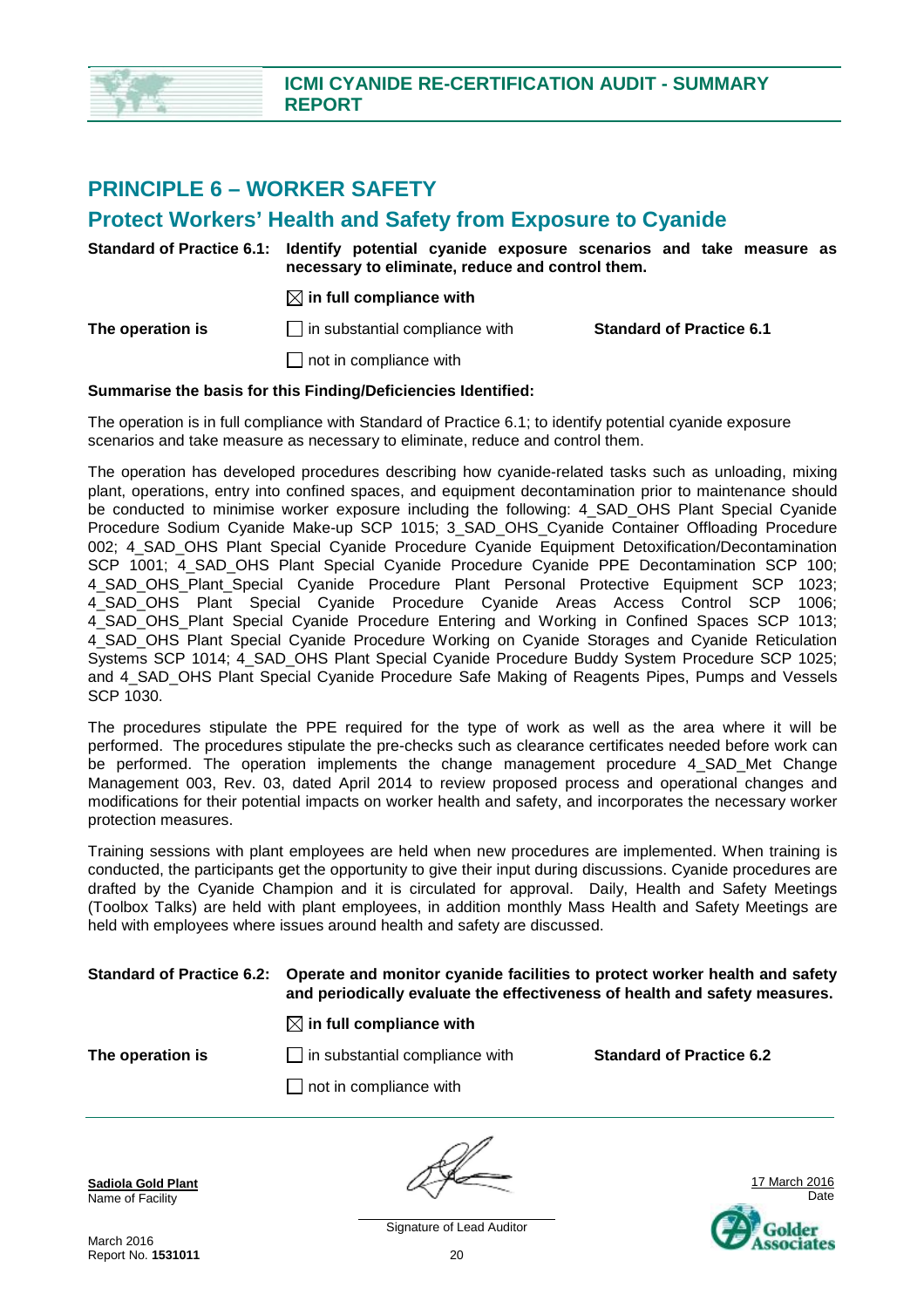

#### **Summarise the basis for this Finding/Deficiencies Identified:**

The operation is in full compliance with Standard of Practice 6.2; to operate and monitor cyanide facilities to protect worker health and safety and periodically evaluate the effectiveness of health and safety measures.

The pH is controlled at 10.2. The leach feed pumps, and the cyanide dosing pumps are interlocked with the pH so that it shuts down at pH < 9.5.

PAC 7000 personal monitors are used when entering a cyanide area. Signs are present showing that a PAC 7000 must be used at the Cyanide Mixing and Storage Area, Leach and CIP section, Residue Section, ILR Section, Elution Section, Acid Wash Section, Cyanide Off-loading Area, and the Laboratory. It is also identified within the procedures what PPE must be used including PAC 7000 monitors. The monitors have an alarm at 4.7 ppm and 10 ppm. The first alarm identifies when a face mask must be fitted, which are carried by all employees entering a cyanide area. The second alarm identifies when an area must be evacuated.

005 Plant HCN Gas Survey Locations indicates that 32 locations around the plant and 6 areas around the TSF are monitored on a monthly basis for HCN.

Warning Signs have been placed where cyanide is used advising workers that cyanide is present and that smoking, open flames, eating and drinking are not allowed, and suitable PPE must be worn.

Showers, low pressure eye wash stations and dry powder fire extinguishers are located at strategic locations throughout the plant, where cyanide is used and they are maintained and tested.

The storage, mixing and process tanks and piping are colour coded, orange with a purple band for the solution tanks and orange for the piping, to alert workers of their contents. They are also marked with arrows showing the direction of flow. The tailing pipes are marked showing they contain cyanide and have the direction of flow arrow.

The MSDS for sodium cyanide in French and English is kept in the Cyanide Champion's office and is located at the Cyanide Mixing and Storage Area. First aid procedures are also located at each of the first aid cabinets. There are 10 first aid cabinets throughout the plant including the Cyanide Mixing and Storage Area, Top of the Leach Tanks, TSF, the Intensive Leach Reactor, and the Emergency Station.

Procedures are in place and being implemented to investigate and evaluate cyanide exposure incidents to determine if the operation's programs and procedures to protect worker health and safety, and to respond to cyanide exposures, are adequate or in need of revising.

4 SAD OHS Incident Reporting / Investigation SHP002, Rev 04, dated 10 Sept 2015. The aim of the procedure is to prevent a re-occurrence of similar incidents.Hydrogen cyanide monitoring equipment is maintained, tested and calibrated as directed by the manufacturer, and records are retained for at least one year.

#### **Standard of Practice 6.3: Develop and implement emergency response plans and procedures to respond to worker exposure to cyanide.**

#### $\boxtimes$  in full compliance with

**The operation is in substantial compliance with <b>Standard of Practice 6.3** 

 $\Box$  not in compliance with

#### **Summarise the basis for this Finding/Deficiencies Identified:**

**Sadiola Gold Plant** Name of Facility

17 March 2016 Date Golder senciates

March 2016 Report No. **1531011**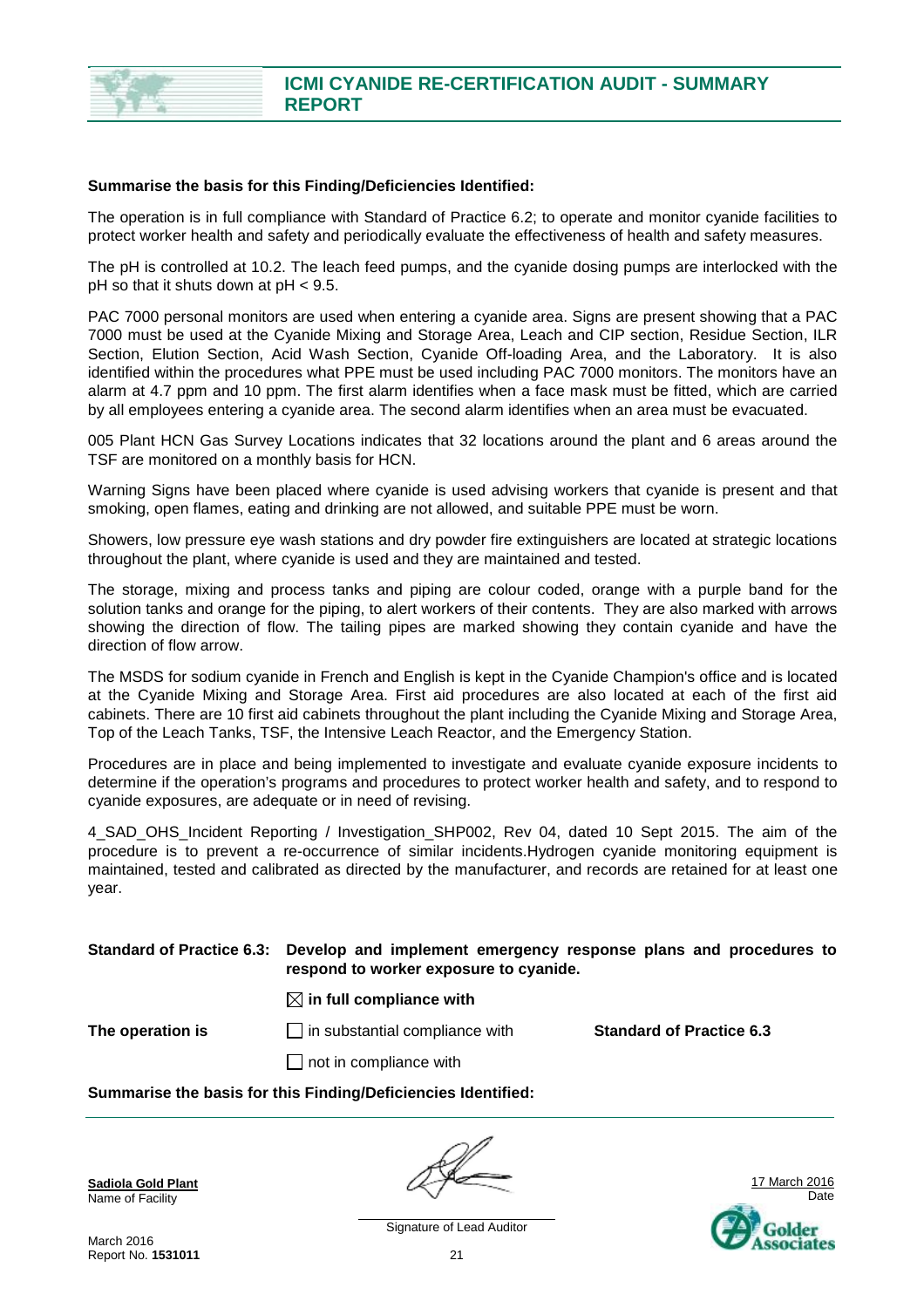

The operation is in full compliance with Standard of Practice 6.3; to develop and implement emergency response plans and procedures to respond to worker exposure to cyanide.

The Plant has water, oxygen and antidote kits at each of the 10 first aid cabinets throughout the plant including at the unloading, mixing and storage areas, top of the leach tanks and TSF. There are mandown alarms at all of these locations and throughout the plant. There are fixed radios and telephones as well as mobile radios being carried by the relevant people.

First aid equipment is inspected on a monthly basis.

4\_SAD\_EPP\_Procedure for Developing an Emergency Response Preparedness Plan for Sadiola\_000, Rev 01, signed off 9 July 2014 is the emergency response plan that has been developed to assist key personnel in the management of an emergency at AngloGold Ashanti West Africa Region Sadiola. .

Sadiola has an on-site clinic that will respond to all emergencies including workers exposed to cyanide. The control room will inform the clinic of an emergency involving cyanide. The clinic will send an appropriately equipped ambulance to the plant to recover the patient and take them to the AGA clinic, which is 10 minutes from the Plant.

4\_SADIOLA Transportation of a Patient Using the Ambulance\_CL111, Rev 2, dated Feb 2015 ensures the safe transportation of a patient, availability of the ambulance at all times and correct usage of emergency services.

A flow chart of the emergency response procedure to follow in the event of an incident is kept in the emergency room and the ambulance. Cyanide PPE is available in the Sadiola ambulance including a personal cyanide monitor.

Dr Coetzee at Sadiola Clinic received in-house AGA AHS (Anglo Health Services) training by one of the Doctors at the South African Operations (Dr DB de Villiers). The paramedic, Sue-Allen Wragge received her training at the AGA Siguiri operations (ICMI certified).

Mock emergency drills are conducted periodically to test response procedures for various cyanide exposure scenarios, and lessons learnt from the drills are incorporated into response planning. 4\_SAD\_OHS\_How to Conduct an Emergency Drill SHP 032 Rev. 00 dated 1 August 2015. The purpose of this procedure is to enhance emergency preparedness by conducting emergency drills in order to prepare employees how to respond safely and effectively to a real emergency situation. It should also be used to ensure all emergency equipment and resources are available in a good condition.

**Sadiola Gold Plant** Name of Facility

March 2016 Report No. **1531011**

17 March 2016 Date Golder ssociates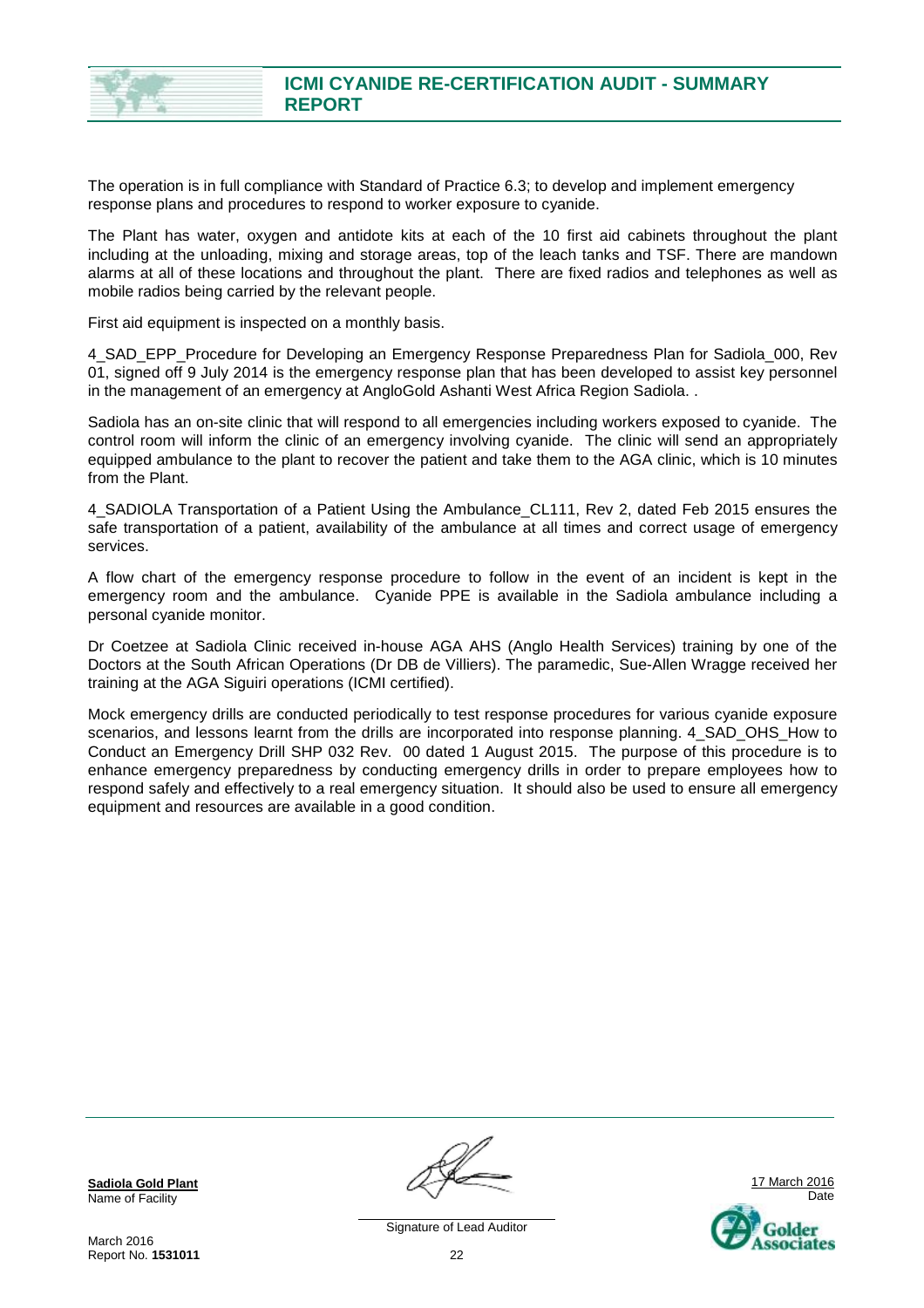### **PRINCIPLE 7 – EMERGENCY RESPONSE**

### **Protect Communities and the Environment through the Development of Emergency Response Strategies and Capabilities**

**Standard of Practice 7.1: Prepare detailed emergency response plans for potential cyanide releases.** 

 $\boxtimes$  in full compliance with

**The operation is** in substantial compliance with **Standard of Practice 7.1** 

 $\Box$  not in compliance with

#### **Summarise the basis for this Finding/Deficiencies Identified:**

The operation is in full compliance with Standard of Practice 7.1; to prepare detailed emergency response plans for potential cyanide releases.

4 SAD\_EPP\_Procedure for Developing an Emergency Response Preparedness Plan for Sadiola\_000, Rev 01, signed off 9 July 2014 is the emergency response plan that has been developed to assist key personnel in the management of an emergency at AngloGold Ashanti West Africa Region Sadiola.

The Plan through associated procedures considers the potential cyanide failure scenarios appropriate for its site-specific environmental and operating circumstances, including the following, catastrophic release of hydrogen cyanide from storage or process facilities; transportation accidents; releases during unloading and mixing; releases during fires and explosions; pipe, valve and tank ruptures; overtopping of ponds and impoundments; power outages and pump failures; uncontrolled seepage; failure of cyanide treatment, destruction or recovery systems; and failure of tailings impoundments, heap leach facilities and other cyanide facilities.

The contract between Samsung C&T Deutschland GMBH and AngloGold Ashanti Limited dated 28 September 2011, signed 6 June 2012 (Contract NO. AFR31320) is to supply solid sodium cyanide briquettes. Section 19.3.4 of the contract states that Samsung is responsible for the material until delivery. Delivery occurs when the boxes of cyanide are offloaded inside the Plant.

An on-site emergency trailer is available to assist the emergency vehicles of the transporter that accompanies the transport of the cyanide from the harbour in Dakar, Senegal to the site at Sadiola in Mali. A route risk assessment has been conducted by the transporter as well as Sadiola Mine, which was observed - Dakar-Yatel-Sadiola Road Assessment for Transport of Sodium Cyanide, dated 22-30 May 2014.

All the procedures associated with the Emergency Response Plan include the use of cyanide antidote and first aid measures, evacuation requirements, control of the source, containment, assessment and mitigation.

The Emergency Response Plan (Section 15. Emergency Notification of Surrounding Communities) states that the Incident Controller in consultation with the General Manager will instigate incident notification to nominate authorities for surrounding communities via the External Phone list located in Plant / TSF Emergency Response plan. The closest village is approximately 5 km from the Plant (Farabakouta Village).

**Sadiola Gold Plant** Name of Facility



Signature of Lead Auditor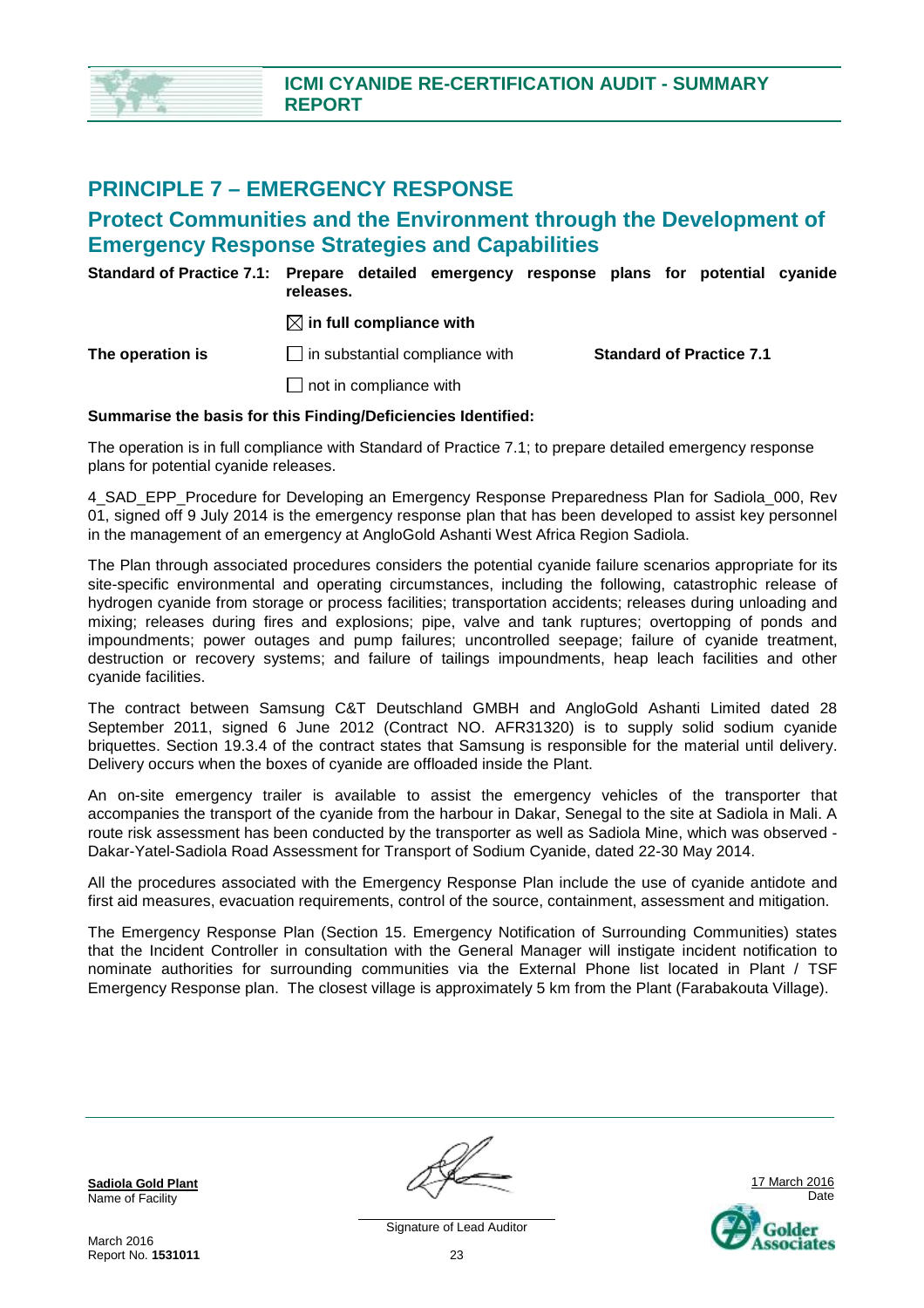

|                  | Standard of Practice 7.2: Involve site personnel and stakeholders in the planning process. |                                 |
|------------------|--------------------------------------------------------------------------------------------|---------------------------------|
|                  | $\boxtimes$ in full compliance with                                                        |                                 |
| The operation is | $\Box$ in substantial compliance with                                                      | <b>Standard of Practice 7.2</b> |
|                  | $\Box$ not in compliance with                                                              |                                 |

#### **Summarise the basis for this Finding/Deficiencies Identified:**

The operation is in full compliance with Standard of Practice 7.2; to involve site personnel and stakeholders in the planning process.

Cyanide training including emergency response planning is provided to the workforce through the induction training and through undertaking emergency mock drills. The Emergency Response team has more detailed training with regards to the responses to be undertaken in the event of an emergency.

The communities are included in the emergency response planning process through the quarterly community meeting, which includes site visits and training on emergency situations.

Quarterly sessions are held with the 8 villages around the Sadiola mine (Sadiola, Farabakouta, Medine, Sirimana, Neteko, Borokone, Tabakot, and Sekokoto). Each village sends 4 people as representatives.

AngloGold Ashanti uses its own clinic at Sadiola for medical emergencies. The clinic is involved in mock drills and involved in the emergency response planning process.

Local response agencies will not be used in cyanide emergencies as they are not equipped or trained to deal with cyanide emergencies.

The Civil Protection organisation are the only outside responders that are involved in the emergency planning and response process. The Civil Protection organisation have received specific training with regard to emergency incidents including hazardous chemicals. They will be informed in order to assist with any incident outside the mine site. They are involved in transportation emergency drills.

The workforce, including the clinic, are consulted through feedback sessions following the mock drills.

The Governor of Kayes (local regional capital in Mali) is included in the distribution list for the Emergency Response Plan.

The current Plan is dated September 2013 is due to be reviewed in September 2016.

#### **Standard of Practice 7.3: Designate appropriate personnel and commit necessary equipment and resources for emergency response.**

#### $\boxtimes$  in full compliance with

**The operation is in substantial compliance with <b>Standard of Practice 7.3 C** 

 $\Box$  not in compliance with

#### **Summarise the basis for this Finding/Deficiencies Identified:**

The operation is in full compliance with Standard of Practice 7.3; to designate appropriate personnel and commit necessary equipment and resources for emergency response.

**Sadiola Gold Plant** Name of Facility



March 2016 Report No. **1531011**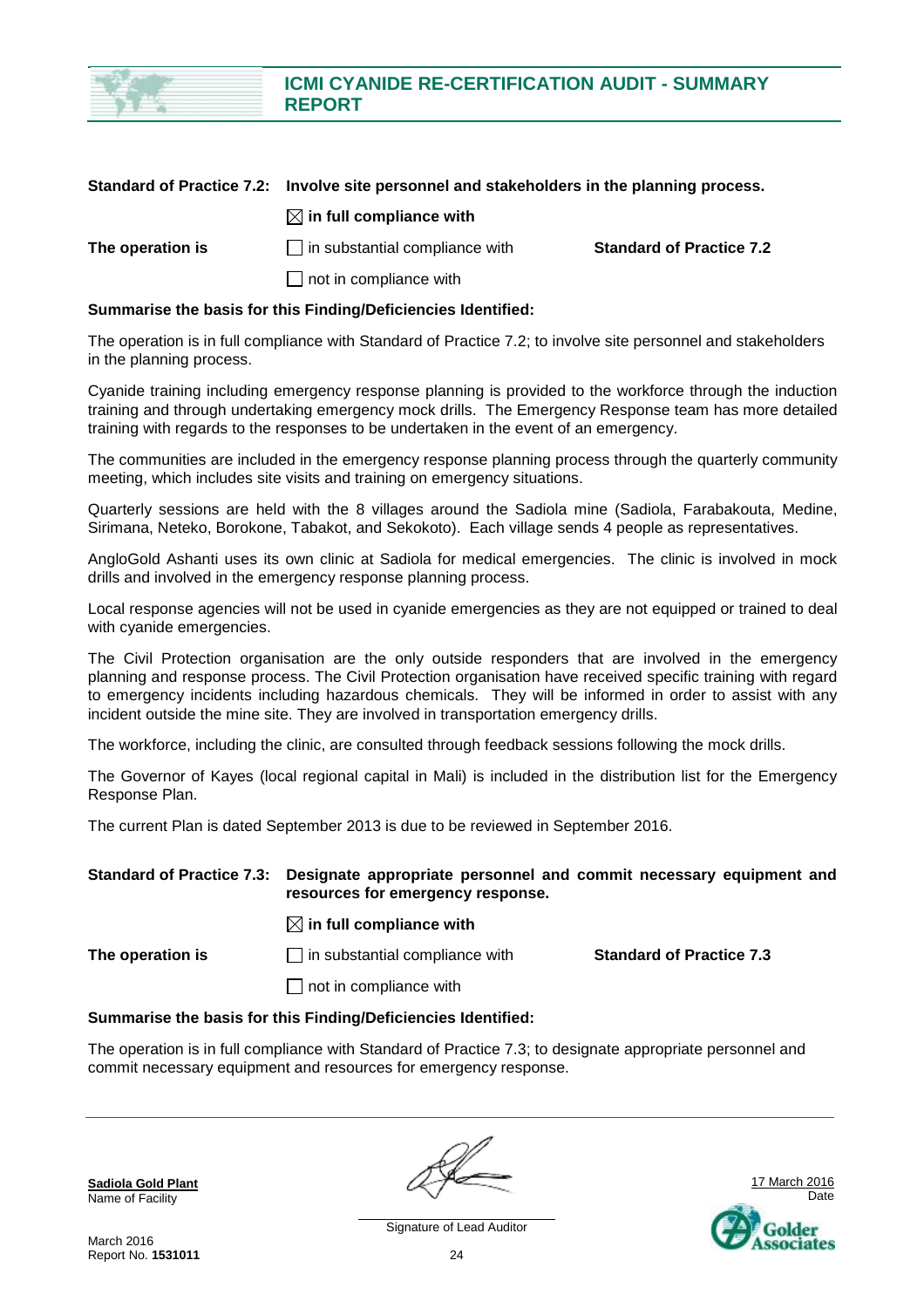

The primary and alternate emergency response co-ordinators with explicit authority to commit the resources necessary to implement the Plan are detailed in 7.1 Emergency Response Levels of the Emergency Response Plant. This includes Level one Incident (Low Aspect, Level two incident (Medium Aspect), and Level three Incident (High Aspect). In addition there are flow charts showing the incident command and control arrangements for each level.

The Emergency Response Teams are identified. There are 11 people in the Plant Chemical Team who are the Emergency Responders. The Plan contains their photographs, names and telephone numbers. This is also included on most of the notice boards observed during the site visit.

The Emergency Responders have additional training compared to normal Plant employees.

4\_SAD\_OHS Plant Special Cyanide Procedure Chemical Emergency Response Team Call Out SCP 1007. details that an emergency is reported to the control room via Radio Channel 4 who will then report it to the foreman and subsequently immediately inform the Chemical Emergency Response Team. The Metallurgical Official will be in telephone contact and have a vehicle to transport the Emergency Response Team members from the mine village to the Plant. The Shift Foreman on duty at the time of the incident will take charge.

This procedure also specifies the responsibilites and duties of the co-ordinators and team members.

There is a list of all of the first aid cabinets in addition to the emergency trailer detailing the contents of each.

4\_SAD\_OHS\_Plant\_Special Cyanide Procedure PPE Inspection Procedure SCP 1032, Rev. 01, dated August 2013. The procedure states that PPE must be inspected monthly. The PPE that must be inspected includes the elbow length gloves, inline air masks, inline air respirators (canisters), hard hats, face masks, gloves, gum boots, chemical suits, and overalls.

The only outside responders in the event of an emergency are the Civil Protection Organisation who will assist the Sadiola staff for incidents outside the mine site i.e. transportation incidents. The Civil Protection Organisation were involved in a mock drill on 11 Dec 2009 regarding a transportation incident. They are not involved in the drills undertaken at the Plant. No other outside entities are involved.

#### **Standard of Practice 7.4: Develop procedures for internal and external emergency notification and reporting.**

 $\boxtimes$  in full compliance with

#### **The operation is I** in substantial compliance with **Standard of Practice 7.4**

 $\Box$  not in compliance with

#### **Summarise the basis for this Finding/Deficiencies Identified:**

The operation is in full compliance with Standard of Practice 7.4; to develop procedures for internal and external emergency notification and reporting.

4\_SAD\_EPP\_Procedure for Developing an Emergency Response Preparedness Plan for Sadiola\_000, Rev 01, signed off 9 July 2014, includes procedures and contact information for notifying management and medical facilities of the cyanide emergency. This will be undertaken through the Control Room contacting the people on the Emergency Response List (including the Clinic) after which the Plant Foreman will take

**Sadiola Gold Plant** Name of Facility

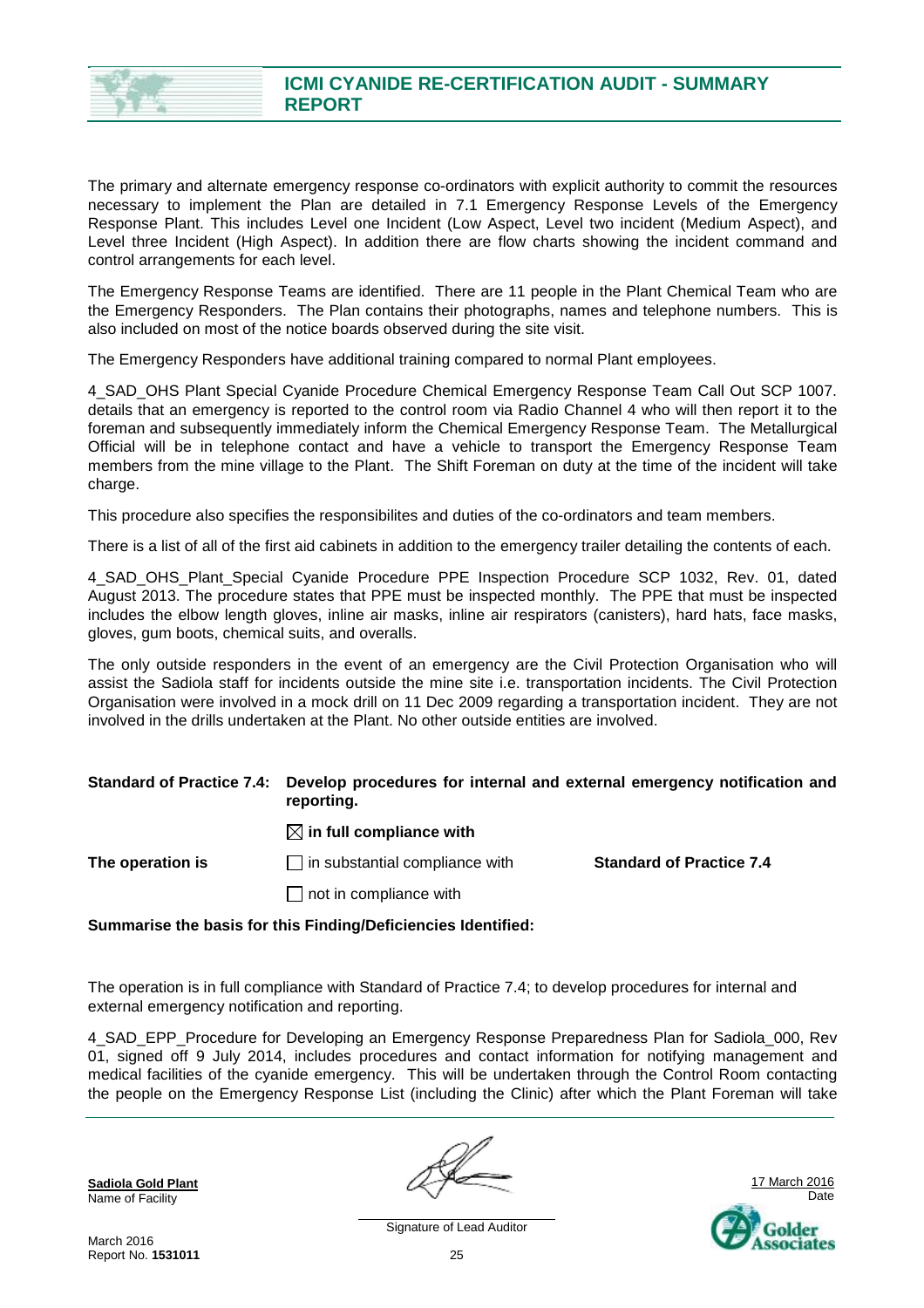

control of the incident. The Plan includes Malian external contact numbers although external responders will not be part of the emergency response.

Section. 15. Emergency Notification of Surrounding Communities states that the Incident Controller in consultation with the General Manager will instigate incident notification to nominate authorities for surrounding communities via the External Phone list located in Plant / TSF Emergency Response Plan.

Section 12. Media Relations states that Contact with Media / Public Affairs is the responsibility of the Incident Management Team. If required, a Crisis Management Team Leader representative may be sent to site to liaise with relevant agencies should the General Manager request assistance. The General Manager will handle media contact on site and the site personnel are to be advised not to give media interviews, either by telephone or in person or speculate or discuss the incident until a formal investigation has been completed.

#### **Standard of Practice 7.5: Incorporate into response plans and remediation measures monitoring elements that account for the additional hazards of using cyanide treatment chemicals.**

 $\boxtimes$  in full compliance with

**The operation is in substantial compliance with Standard of Practice 7.5** 

 $\Box$  not in compliance with

#### **Summarise the basis for this Finding/Deficiencies Identified:**

The operation is in full compliance with Standard of Practice 7.5; to incorporate in response plans and remediation measures monitoring elements that account for the additional hazards of using cyanide treatment chemicals.

4\_SAD\_OHS\_Plant\_Special Cyanide Procedure Handling of Cyanide Spillages SCP 1008 Rev. 04 dated June 2015 includes the neutralisation of solutions or solids and the decontamination of soils and other contaminated media.

Drinking water is obtained from boreholes into the groundwater not from surface water therefore, the drinking water is unlikely to be affected by an emergency situation. The borehole water is monitored for cyanide on a regular basis. In an emergency Sadiola Mine can supply drinking water via a water tanker.

4\_SAD\_OHS\_Plant\_Special Cyanide Procedure Handling of Cyanide Spillages SCP 1008 Rev. 04 dated June 2015 states that sodium hypochlorite, ferrous sulphate and hydrogen peroxide shall not be used to treat cyanide that has been released into surface water, unless human life is threatened.

4 SAD OHS SOP: Taking Water Samples for Cyanide Analysis Species Analysis 003-1, Rev. 02, dated February 2012 (monitoring and emergency samples) is used for taking groundwater or surface water samples including a plan of all surface water and groundwater sampling locations.

**Sadiola Gold Plant** Name of Facility

March 2016 Report No. **1531011**

17 March 2016 Date Golder senciates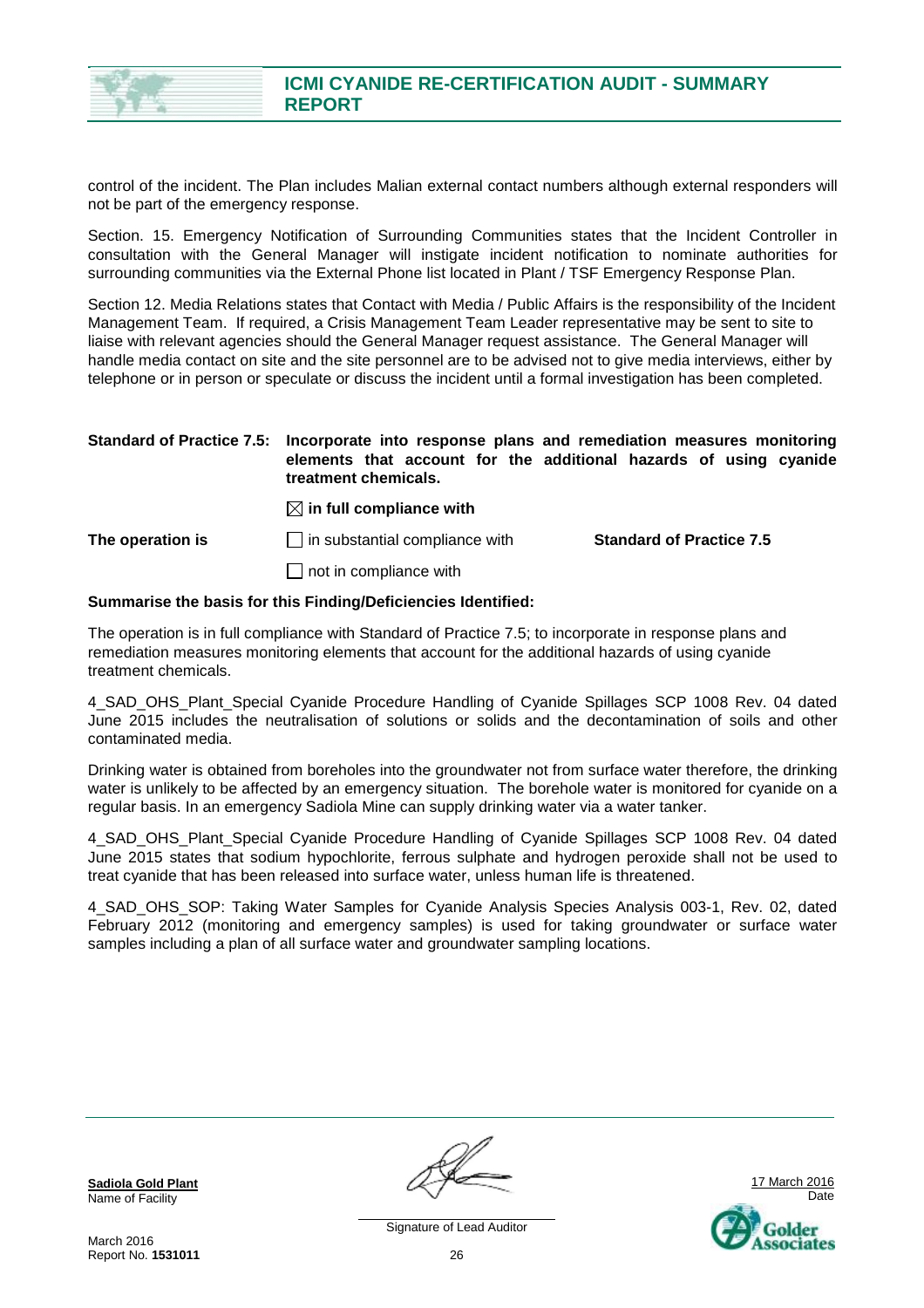|                                  | <b>REPORT</b>                         |                                                                       |
|----------------------------------|---------------------------------------|-----------------------------------------------------------------------|
| <b>Standard of Practice 7.6:</b> | them as needed.                       | Periodically evaluate response procedures and capabilities and revise |
|                                  | $\boxtimes$ in full compliance with   |                                                                       |
| The operation is                 | $\Box$ in substantial compliance with | <b>Standard of Practice 7.6</b>                                       |
|                                  | not in compliance with                |                                                                       |

**ICMI CYANIDE RE-CERTIFICATION AUDIT - SUMMARY** 

**Summarise the basis for this Finding/Deficiencies Identified:** 

The operation is in full compliance with Standard of Practice 7.6; to periodically evaluate response procedures and capabilities and revise them as needed.

4 SAD MET Emergency Preparedness and Response Plan 002, Rev 02, dated May 2013 - Section 6.0 Plan Maintenance and Change Management details when the Emergency Preparedness and Response Plan will be updated. It will be reviewed every 3 years. It also states that the EPP must be updated after it is used for an actual event. The EPP has not been used in the last 3 years.

Mock emergency drills are conducted periodically to test response procedures for various cyanide exposure scenarios, and lessons learnt from the drills are incorporated into response planning.

4\_SAD\_EPP\_Procedure for Developing an Emergency Preparedness Plan for Sadiola\_000 Rev 01 Dated September 2013 in section 22.2 Emergency Response Training states "As a minimum, all employees shall take part in one emergency response lecture of one hour and one evacuation training exercise for their area annually.

The Cyanide 2014 Drills Schedule included the following; 1st Q - Emergency Alarm, 2 Q - Safety Shower Alarm, 3 Q - Man down, 4th Q Confined Space Rescue.

**Sadiola Gold Plant** Name of Facility

March 2016 Report No. **1531011**

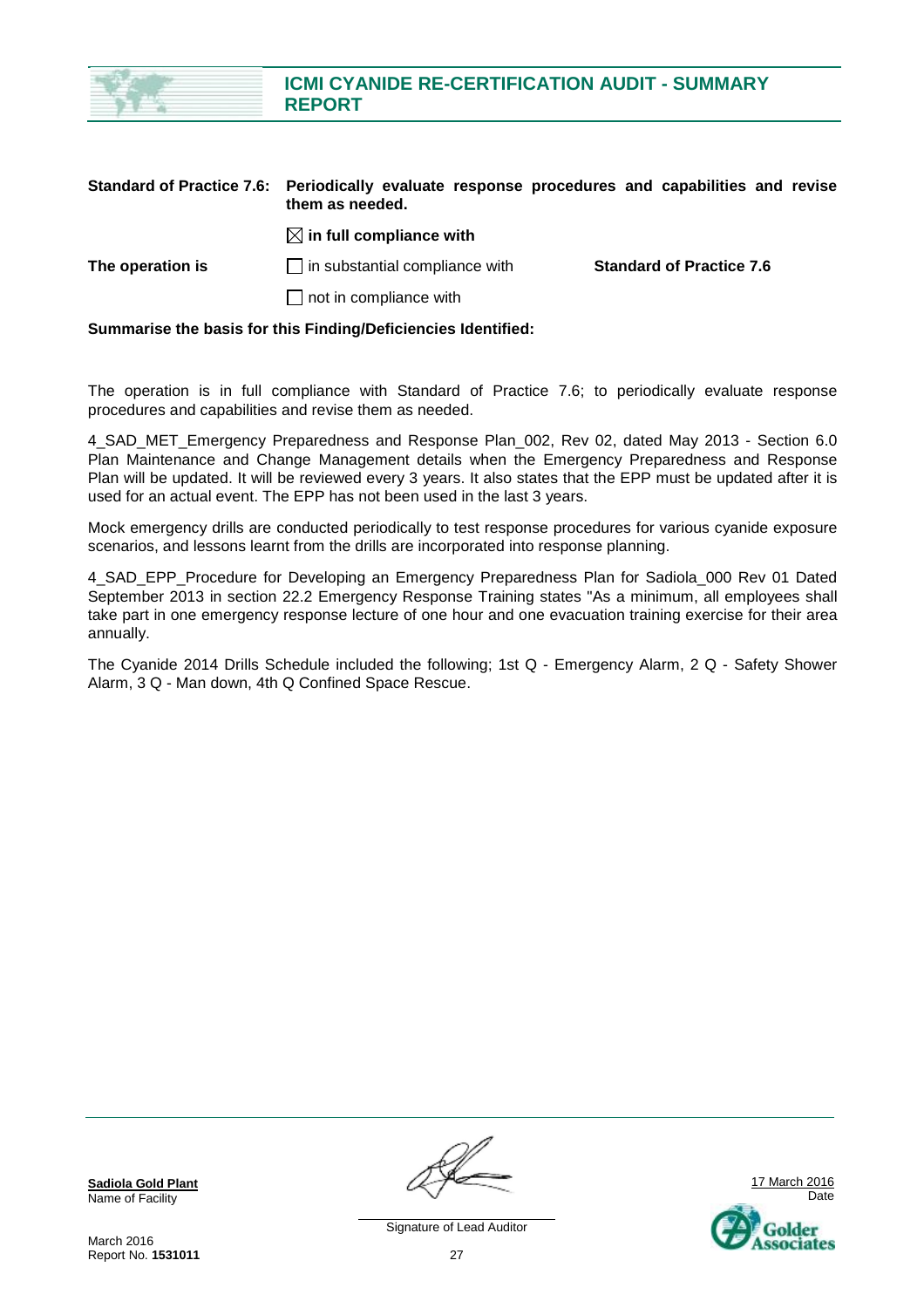

### **PRINCIPLE 8 – TRAINING**

### **Train Workers and Emergency Response Personnel to Manage Cyanide in a Safe and Environmentally Protective Manner**

**Standard of Practice 8.1: Train workers to understand the hazards associated with cyanide use.** 

#### $\boxtimes$  in full compliance with

**The operation is in substantial compliance with <b>Standard of Practice 8.1 C** 

 $\Box$  not in compliance with

#### **Summarise the basis for this Finding/Deficiencies Identified:**

The operation is in full compliance with Standard of Practice 8.1; to train workers to understand the hazards associated with cyanide use.

All employees receive a general induction when they start on the mine and an annual refresher induction when they return from leave. All employees receive Cyanide Awareness training on an annual basis.

The employees working in the Plant, Engineering, Stores and Lab personnel receive Cyanide First Aid Training annually.

The general induction Slide 12 shows the process flow. Slide 44 discusses PPE safety signs, Slide 39 shows cyanide colour coding, Slide 58 confined spaces requirements, Slide 60 isolation, lock-out and tagging, Slide 70 hazardous substances, Slide 71, 72, 73 cyanide, Slide 82 – 91 Emergency Site Plan.

The Cyanide Response Team also undertake the following training: HCN Gas Monitoring - annually; Cyanide First Aid Training – annually; Confined Space Rescue - every two years; Emergency Response Plan – annually; Breathing Apparatus - every two years, and A,B,C First Aid - every two years.

All training records have been retained since the start of the operation.

#### **Standard of Practice 8.2: Train appropriate personnel to operate the facility according to systems and procedures that protect human health, the community and the environment.**

 $\boxtimes$  in full compliance with

**The operation is in substantial compliance with <b>Standard of Practice 8.2** 

 $\Box$  not in compliance with

#### **Summarise the basis for this Finding/Deficiencies Identified:**

The operation is in full compliance with Standard of Practice 8.2; to train appropriate personnel to operate the facility according to systems and procedures that protect human health, the community and the environment.

The operation trains workers to perform their normal production tasks, including unloading, mixing, production and maintenance, with minimum risk to worker health and safety in a manner that prevents unplanned cyanide releases.

**Sadiola Gold Plant** Name of Facility



March 2016 Report No. **1531011**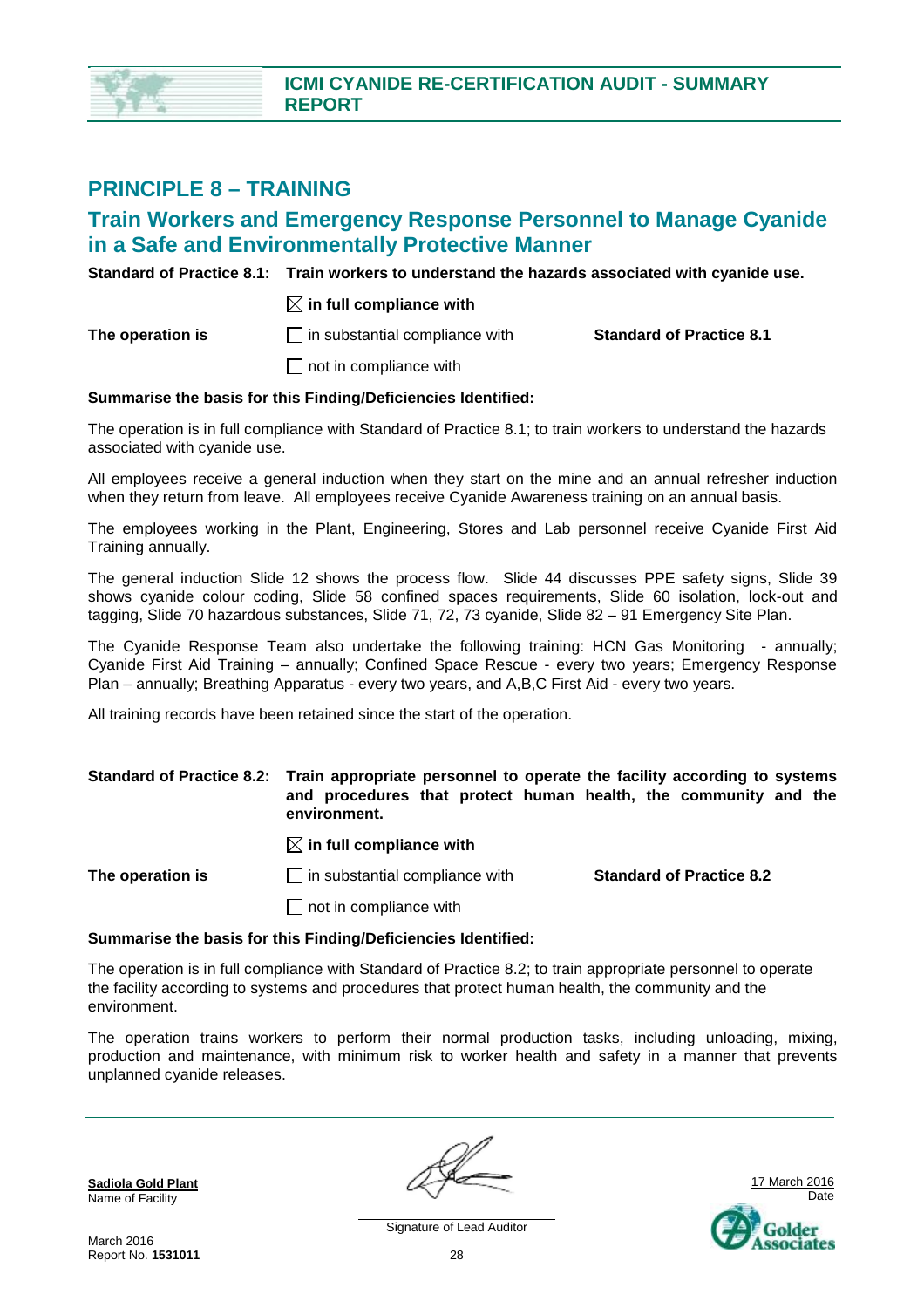

All employees receive a general induction when they start on the mine and an annual refresher induction when they return from leave. All employees receive Cyanide Awareness training on an annual basis.

The employees working in the Plant, Engineering, Stores and Lab personnel receive Cyanide First Aid Training annually.

The general induction Slide 12 shows the process flow. Slide 44 discusses PPE safety signs, Slide 39 shows cyanide colour coding, Slide 58 confined spaces requirements, Slide 60 isolation, lock-out and tagging, Slide 70 hazardous substances, Slide 71, 72, 73 cyanide, Slide 82 – 91 Emergency Site Plan.

The Cyanide Response Team also undertake the following training: HCN Gas Monitoring - annually; Cyanide First Aid Training – annually; Confined Space Rescue - every two years; Emergency Response Plan – annually; Breathing Apparatus - every two years, and A,B,C First Aid - every two years.

The operation evaluates the effectiveness of cyanide training by undertaking Planned Task Observations.

The Internal Training Matrix indicates the different training modules offered at the Plant. It lists the names of all employees and indicates which of the modules each employee needs for their specific job requirements.

The Cyanide Training Officer is an appropriately qualified person who undertakes the Induction Training, The Cyanide First Aid Training, the General First Aid Training (ABC First Aid) and training on the handling of hazardous chemicals. Other training is provided by third party trainers as required.

Records are retained throughout an individual's employment documenting the training they received. The records include the names of the employee and the trainer, the date of training, the topics covered, and if the employee demonstrated and understanding of the training materials.

#### **Standard of Practice 8.3: Train appropriate workers and personnel to respond to worker exposures and environmental releases of cyanide.**

#### $\boxtimes$  in full compliance with

**The operation is in substantial compliance with <b>Standard of Practice 8.3** 

 $\Box$  not in compliance with

#### **Summarise the basis for this Finding/Deficiencies Identified:**

The operation is in full compliance with Standard of Practice 8.3; to train appropriate workers and personnel to respond to worker exposures and environmental releases of cyanide.

All employees receive a general induction when they start on the mine and an annual refresher induction when they return from leave. All employees receive Cyanide Awareness training on an annual basis.

The employees working in the Plant, Engineering, Stores and Lab personnel receive Cyanide First Aid Training annually.

The general induction Slide 12 shows the process flow. Slide 44 discusses PPE safety signs, Slide 39 shows cyanide colour coding, Slide 58 confined spaces requirements, Slide 60 isolation, lock-out and tagging, Slide 70 hazardous substances, Slide 71, 72, 73 cyanide, Slide 82 – 91 Emergency Site Plan.

The Cyanide Response Team is comprised of the following people who receive additional training:

**Sadiola Gold Plant** Name of Facility

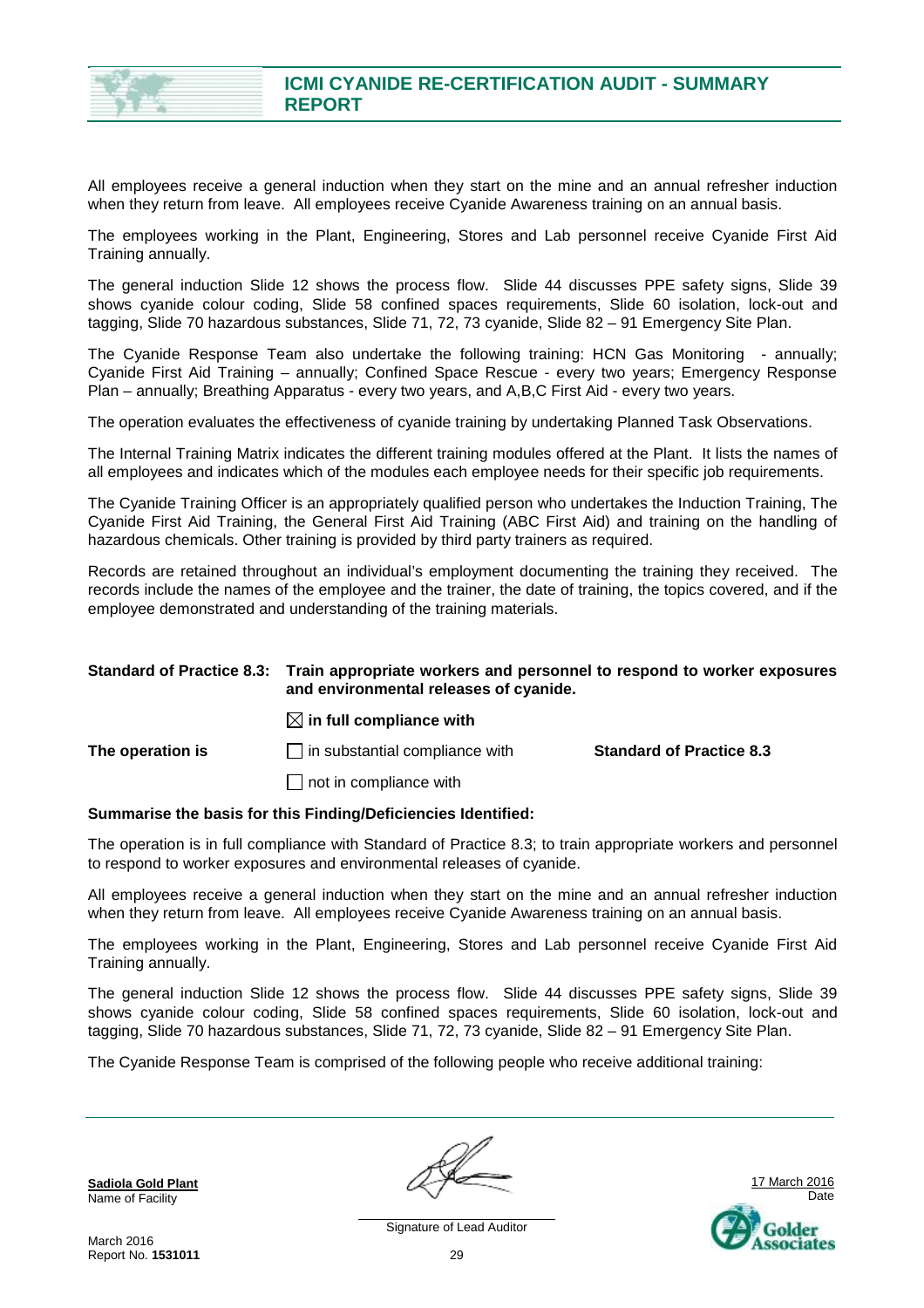

S. Coulibaly, J. Coulibaly, A. Traore, Y. Konate, S. Berthe, A. Perou, S. Camara, K. Keita, S. Thera, and A. Coulibaly.

The additional training includes: HCN Gas Monitoring - annually; Cyanide First Aid Training – annually; Confined Space Rescue - every two years; Emergency Response Plan – annually; Breathing Apparatus every two years, and A,B,C First Aid - every two years.

Site cyanide response personnel, including unloading, mixing, production and maintenance workers, are trained in decontamination and first aid procedures They take part in routine drills to test and improve their response skills.

4\_SAD\_EPP Procedure for Developing an Emergency Preparedness Plan for Sadiola\_000, Rev 01, dated September 2013 includes Section 22.2 Emergency Response Training, which states that "As a minimum, all employees shall take part in one emergency response lecture of one hour and one evacuation training exercise for their area annually".

Cyanide emergency drills are evaluated from a training perspective. Procedure for Developing an Emergency Preparedness and Response Plan for Sadiola Mine 4\_SAD\_EPP\_Procedure for developing an Emergency Preparedness Plan for Sadiola\_000 Rev 01 Dated September 2013 - Section 25 Debriefing Requirements states that "debriefing of all personnel involved in the emergency provides an exchange of experiences and views during the effectiveness of the emergency response."

Emergency Response Co-ordinators and members of the Emergency Response Team are trained in the procedures included in the Emergency Response Plan regarding cyanide, including the use of necessary response equipment.

The operation has made off-site community members familiar with those elements of the Emergency Response Plan related to There are no off-site Emergency Responders except for the Civil Protection organisation who are involved in the emergency planning and response process.

The Civil Protection organisation has received specific training with regard to emergency incidents including hazardous chemicals. They will be informed in order to assist the mine personnel with any incident. They are involved in transportation emergency drills.

Quarterly sessions are held with the 8 villages around the Sadiola mine (Sadiola, Farabakouta, Medine, Sirimana, Neteko, Borokone, Tabakot, and Sekokoto). Each village sends 4 people as representatives.

Records are retained documenting the cyanide training, including the names of the employee and the trainer, the date of training, the topics covered, and how the employee demonstrated an understanding of the training materials.

**Sadiola Gold Plant** Name of Facility

March 2016 Report No. **1531011**

17 March 2016 Date Golder ssociates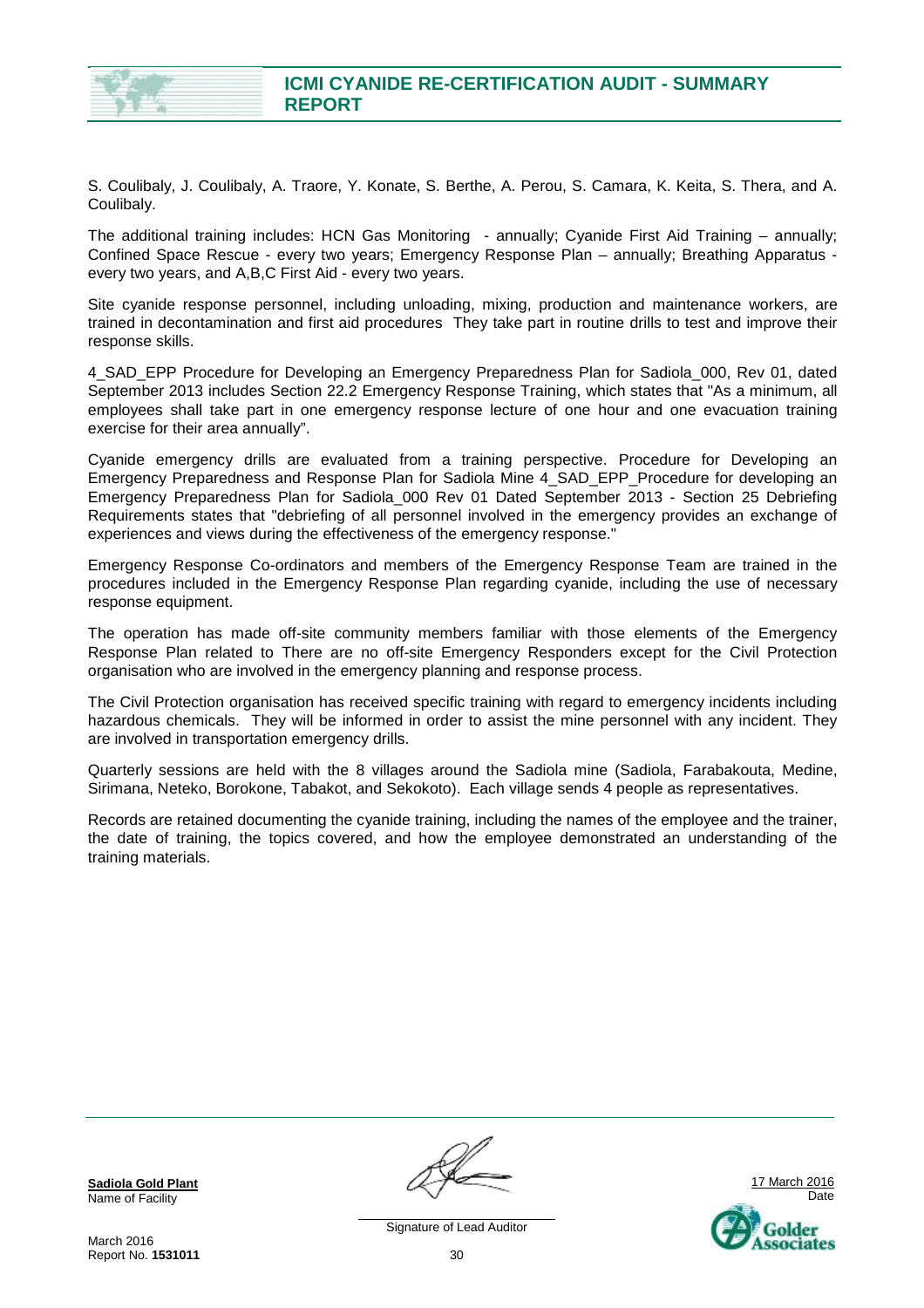

### **PRINCIPLE 9 – DIALOGUE**

### **Engage in Public Consultation and Disclosure**

|                  | concern.                                                      | Standard of Practice 9.1: Provide stakeholders with the opportunity to communicate issues of |
|------------------|---------------------------------------------------------------|----------------------------------------------------------------------------------------------|
|                  | $\boxtimes$ in full compliance with                           |                                                                                              |
| The operation is | $\Box$ in substantial compliance with                         | <b>Standard of Practice 9.1</b>                                                              |
|                  | $\Box$ not in compliance with                                 |                                                                                              |
|                  | Summarise the basis for this Finding/Deficiencies Identified: |                                                                                              |

The operation provides the opportunity for stakeholders to communicate issues of concern regarding the management of cyanide.

Quarterly sessions are held with the 8 villages around the Sadiola mine (Sadiola, Farabakouta, Medine, Sirimana, Neteko, Borokone, Tabakot, and Sekokoto). Each village sends 4 people as representatives.

This included the following:

Report on the Training of the Sadiola Local Community Cyanide Response Committee dated 3 March 2015 held at IDAP Conference Room at Sadiola. During the second day of the meeting, a site visit was organised and the Cyanide Champion gave a refresher presentation on the nine principals of the Cyanide Code.

Sadiola Gold Mine Process Plant Mandown Emergency Drill 11 Dec 2009 to Sangafara Village - Scenario: Cyanide transport truck accident resulting in cyanide spillage to the Sangafara River and several causalities, Drill location: Sangafara Village access from Kayes at the last curve going down to the river bridge, Roles and Responsibilities were noted.

#### **Standard of Practice 9.2: Initiate dialogue describing cyanide management procedures and responsively address identified concerns.**

 $\boxtimes$  in full compliance with

 $\Box$  not in compliance with

**The operation is in substantial compliance with <b>Standard of Practice 9.2** 

#### **Summarise the basis for this Finding/Deficiencies Identified:**

The operation is in full compliance with Standard of Practice 9.2; to initiate dialogue describing cyanide management procedures and responsively address identified concerns.

Quarterly sessions are held with the 8 villages around the Sadiola mine (Sadiola, Farabakouta, Medine, Sirimana, Neteko, Borokone, Tabakot, and Sekokoto). Each village sends 4 people as representatives.

This included the following:

Report on the Training of the Sadiola Local Community Cyanide Response Committee dated 3 March 2015 held at IDAP Conference Room at Sadiola. During the second day of the meeting, a site visit was organised and the Cyanide Champion gave a refresher presentation on the nine principals of the Cyanide Code.

**Sadiola Gold Plant** Name of Facility

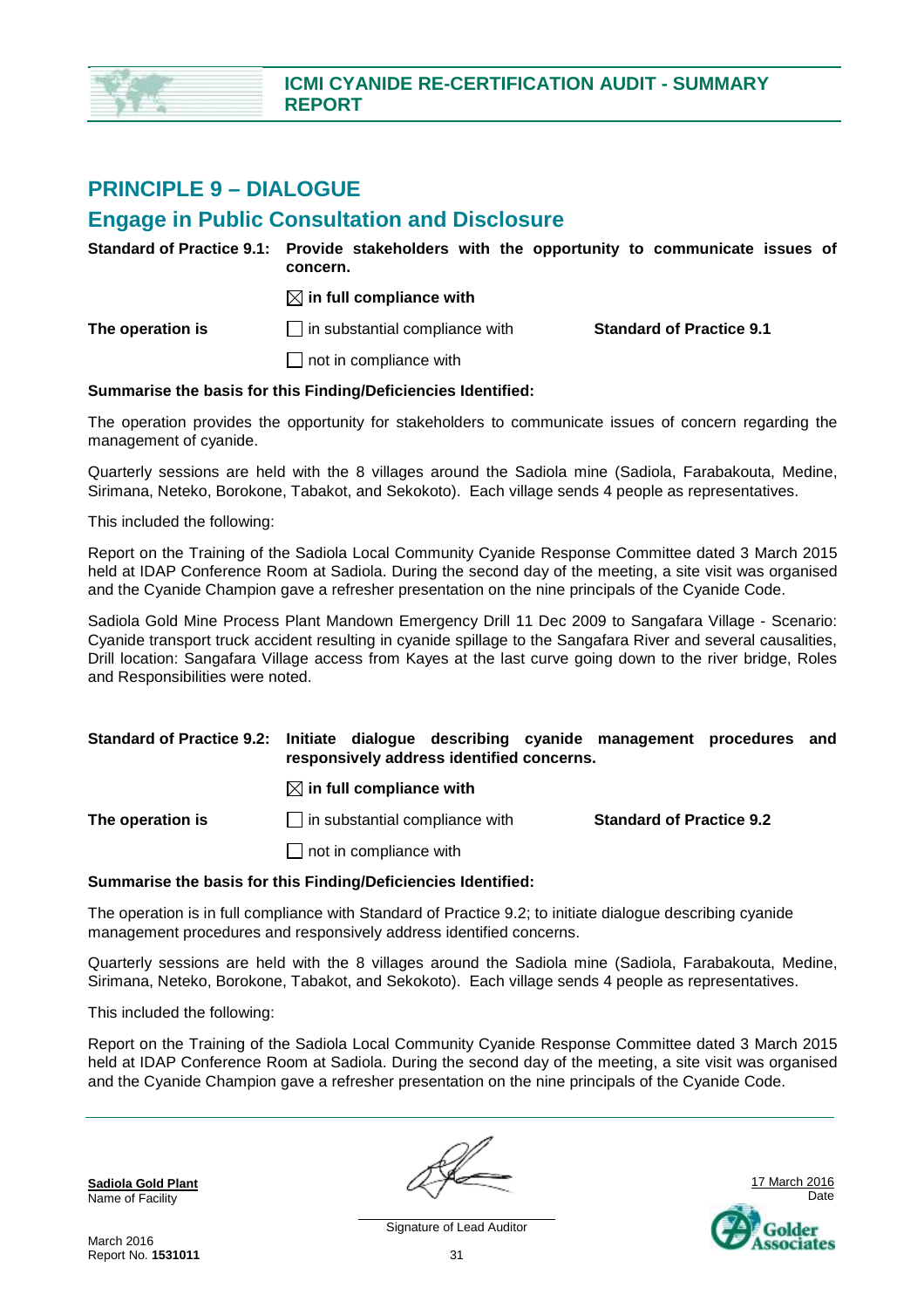

Sadiola Gold Mine Process Plant Mandown Emergency Drill 11 Dec 2009 to Sangafara Village - Scenario: Cyanide transport truck accident resulting in cyanide spillage to the Sangafara River and several causalities, Drill location: Sangafara Village access from Kayes at the last curve going down to the river bridge, Roles and Responsibilities were noted.

#### **Standard of Practice 9.3: Make appropriate operational and environmental information regarding cyanide available to stakeholders.**

#### $\boxtimes$  in full compliance with

**The operation is** in substantial compliance with **Standard of Practice 9.3** 

 $\Box$  not in compliance with

#### **Summarise the basis for this Finding/Deficiencies Identified:**

The operation is in full compliance with Standard of Practice 9.3; to make appropriate operational and environmental information regarding cyanide available to stakeholders.

The operation has developed written descriptions of how their activities are conducted and how cyanide is managed in the form of hard copies of a presentation on the use and management of cyanide that was given to the communities' representatives on 9 March 2015. The hard copies were distributed to the community representatives at this meeting.

Most of the community members are illiterate and therefore the information is mostly provided verbally as detailed in 9.1.1 and they are also taken on site visits to show them the different areas.

4 SAD\_EPP\_Procedure for Developing an Emergency Response Preparedness Plan for Sadiola\_000, Rev 01, signed off 9 July 2014. Section. 15. Emergency Notification of Surrounding Communities states that the Incident Controller in consultation with the General Manager will instigate incident notification to nominate authorities for surrounding communities via the External Phone list located in Plant / TSF Emergency Response Plan.

Section 12. Media Relations states that Contact with Media / Public Affairs is the responsibility of the Incident Management Team. If required, a Crisis Management Team Leader representative may be sent to site to liaise with relevant agencies should the General Manager request assistance. The General Manager will handle media contact on site and the site personnel are to be advised not to give media interviews, either by telephone or in person or speculate or discuss the incident until a formal investigation has been completed.

AngloGold Ashanti Interactive Annual Sustainability Report for 2014. The chapter on Environmental Stewardship ([http://www.aga-reports.com/14/sdr/material-issues/environmental-stewardship/approach\)](http://www.aga-reports.com/14/sdr/material-issues/environmental-stewardship/approach)) provides details of the significant environmental incidents in 2014. None of the incidents occurred at Sadiola.

**Sadiola Gold Plant** Name of Facility

17 March 2016 Date Golder senciates

Signature of Lead Auditor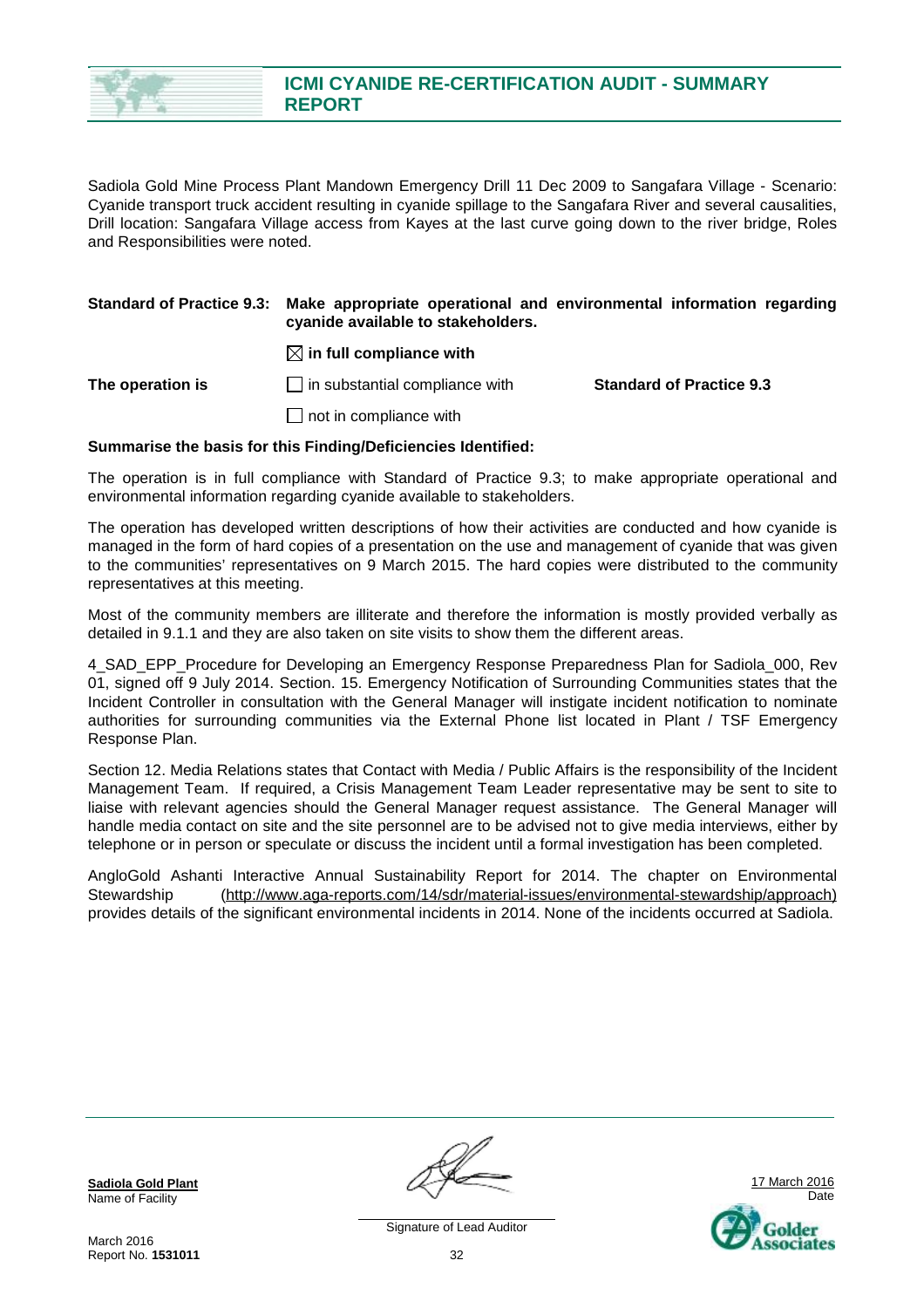

# **Report Signature Page**

#### **GOLDER ASSOCIATES AFRICA (PTY) LTD.**

Ed Perry **Marie Schlechter** Marie Schlechter Lead Auditor **Contact Contact Auditor** Project Manager

Date: 17 March 2016

MS/EP/ag

Reg. No. 2002/007104/07 Directors: SA Eckstein, RGM Heath, SC Naidoo, GYW Ngoma

Golder, Golder Associates and the GA globe design are trademarks of Golder Associates Corporation.